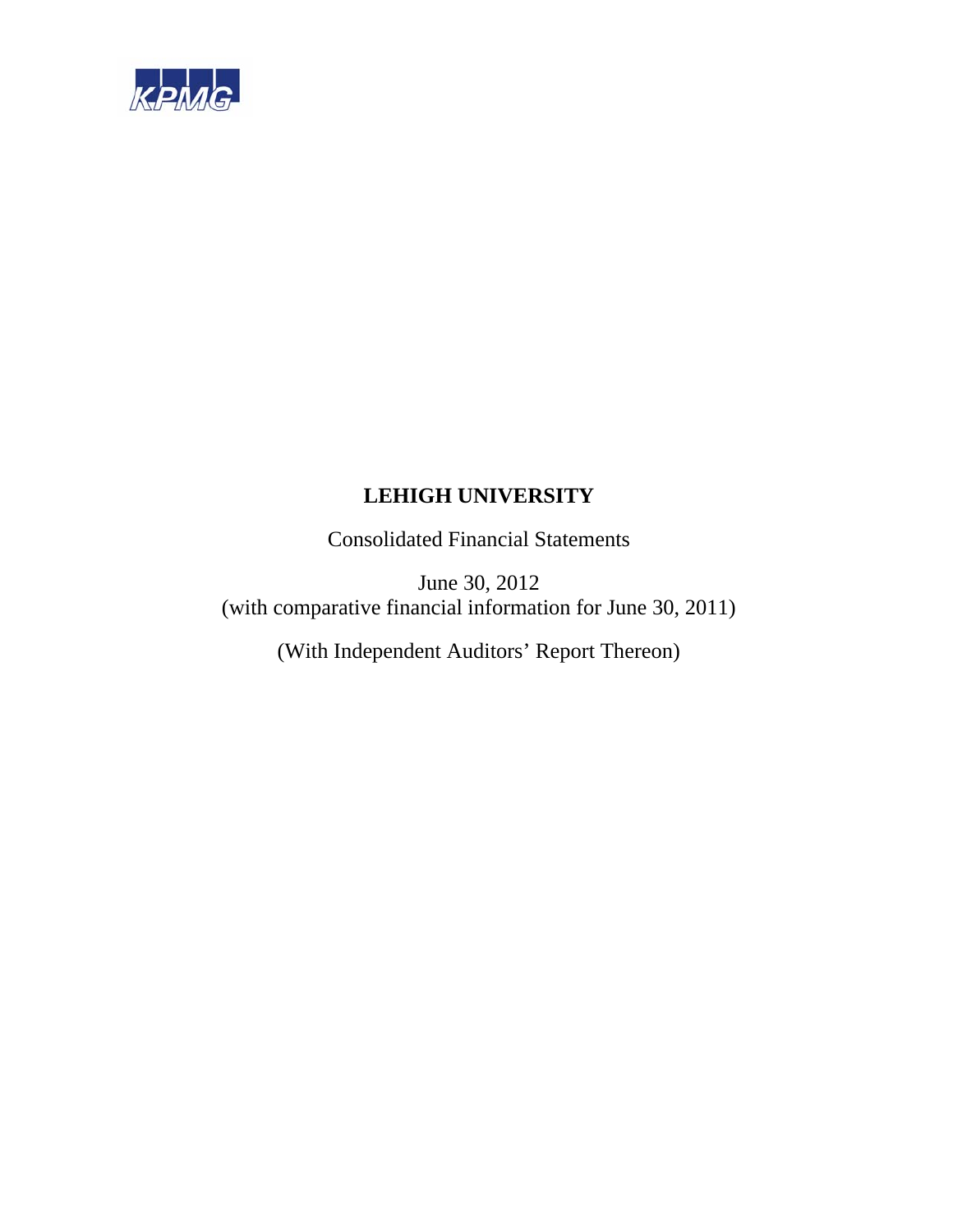## **Table of Contents**

|                                                                                                                                         | Page |
|-----------------------------------------------------------------------------------------------------------------------------------------|------|
| Independent Auditors' Report                                                                                                            |      |
| Consolidated Statement of Financial Position, June 30, 2012 (with comparative financial<br>information for June $30, 2011$ )            | 2    |
| Consolidated Statement of Activities, Year ended June 30, 2012 (with comparative financial<br>information for year ended June 30, 2011) | 3    |
| Consolidated Statement of Cash Flows, Year ended June 30, 2012 (with comparative financial<br>information for year ended June 30, 2011) | 4    |
| Notes to Consolidated Financial Statements                                                                                              |      |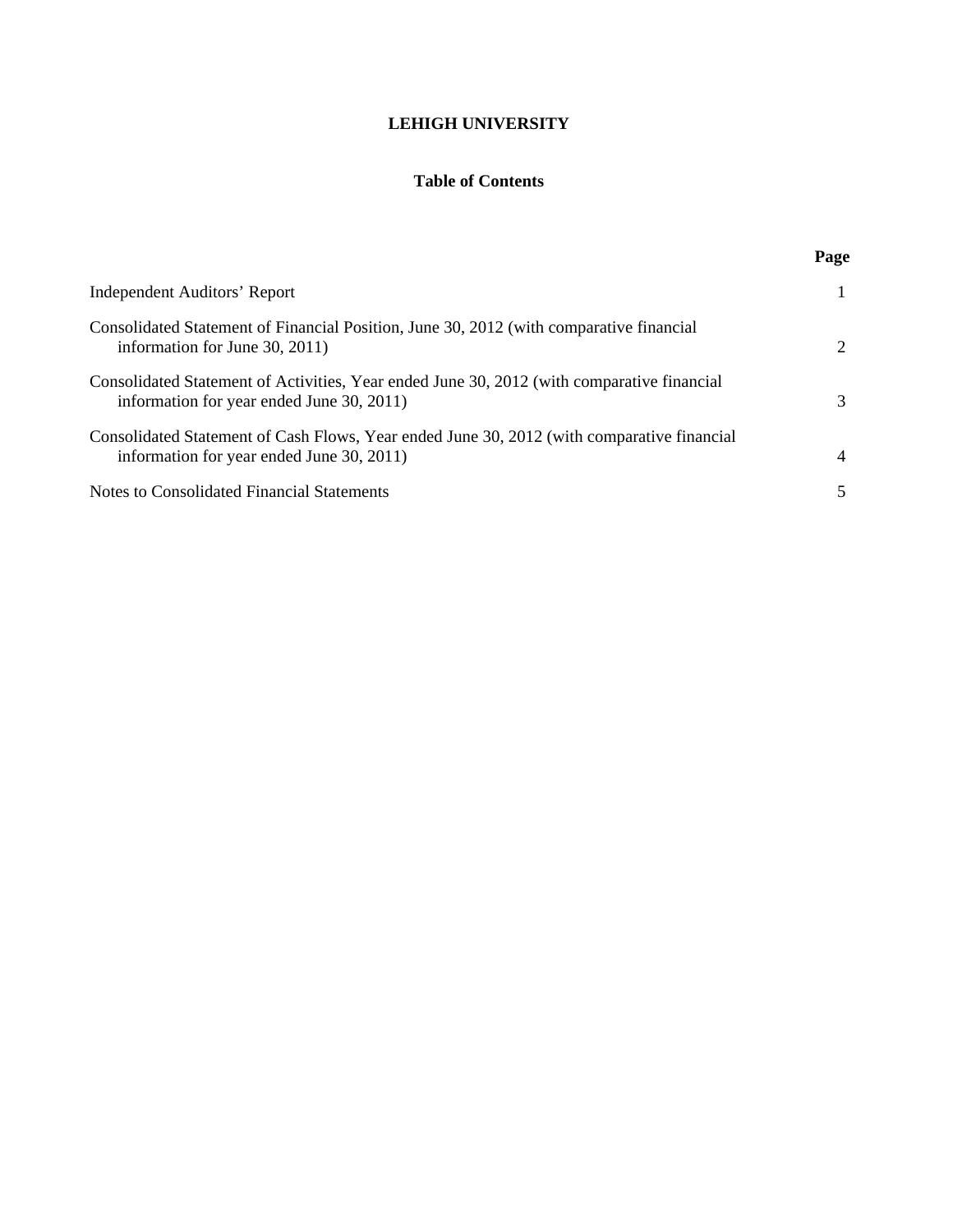

**KPMG LLP**  1601 Market Street Philadelphia, PA 19103-2499

### **Independent Auditors' Report**

The Board of Trustees Lehigh University

We have audited the accompanying consolidated statement of financial position of Lehigh University (the University) as of June 30, 2012, and the related consolidated statements of activities and cash flows for the year then ended. These consolidated financial statements are the responsibility of the University's management. Our responsibility is to express an opinion on these consolidated financial statements based on our audit. The prior year summarized comparative information has been derived from the University's 2011 consolidated financial statements, and in our report dated October 17, 2011; we expressed an unqualified opinion on those consolidated financial statements.

We conducted our audit in accordance with auditing standards generally accepted in the United States of America. Those standards require that we plan and perform the audit to obtain reasonable assurance about whether the financial statements are free of material misstatement. An audit includes consideration of internal control over financial reporting as a basis for designing audit procedures that are appropriate in the circumstances, but not for the purpose of expressing an opinion on the effectiveness of the University's internal control over financial reporting. Accordingly, we express no such opinion. An audit also includes examining, on a test basis, evidence supporting the amounts and disclosures in the consolidated financial statements, assessing the accounting principles used and significant estimates made by management, as well as evaluating the overall financial statement presentation. We believe that our audit provides a reasonable basis for our opinion.

In our opinion, the consolidated financial statements referred to above present fairly, in all material respects, the financial position of Lehigh University as of June 30, 2012, and the changes in its net assets and its cash flows for the year then ended, in conformity with U.S. generally accepted accounting principles.

KPMG LLP

October 22, 2012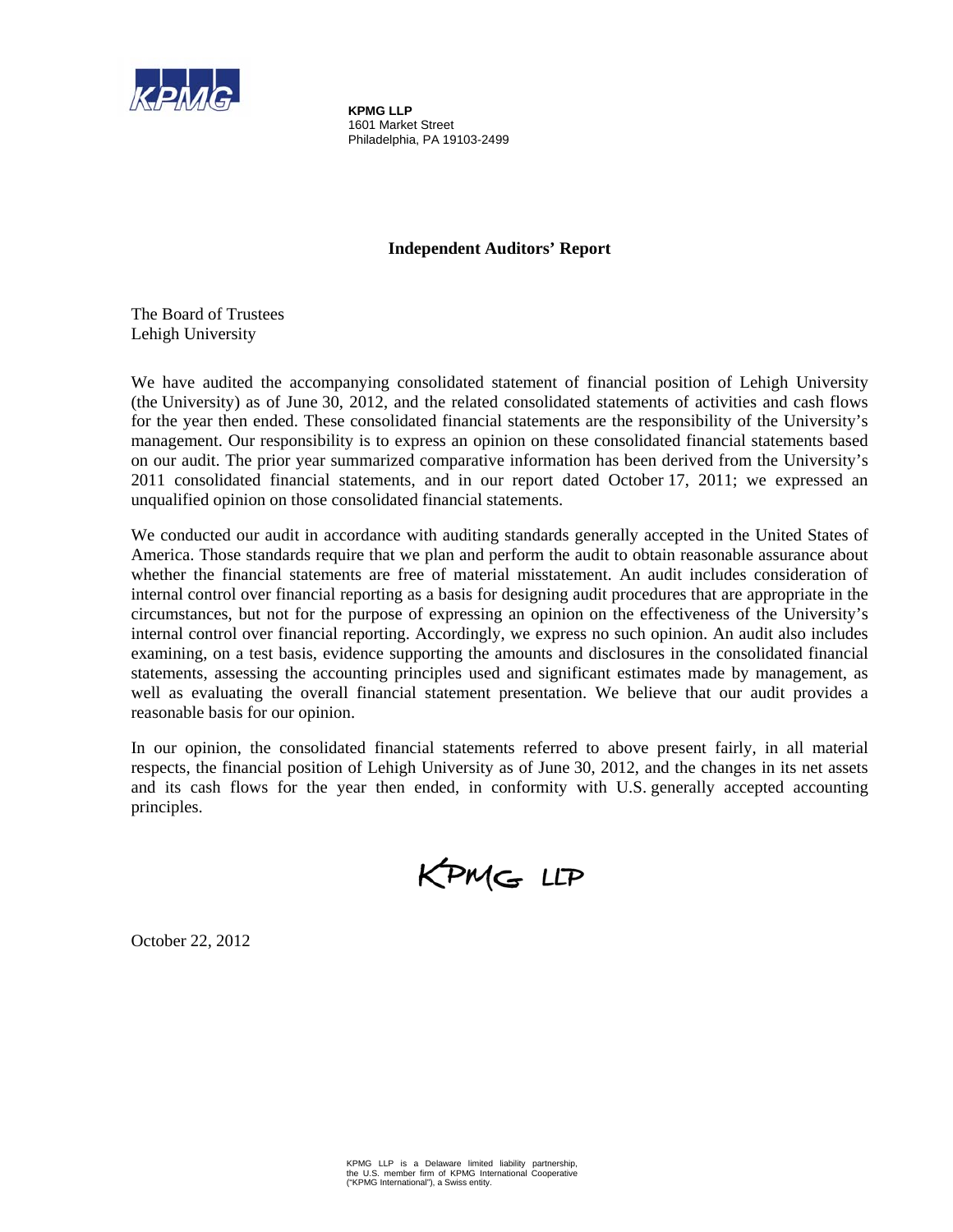### Consolidated Statement of Financial Position

### June 30, 2012 (with comparative financial information for June 30, 2011)

## (In thousands)

| <b>Assets</b>                                | 2012            | 2011      |
|----------------------------------------------|-----------------|-----------|
| Cash and cash equivalents (note $1(c)$ )     | \$<br>60,473    | 42,227    |
| Accounts receivable, net (note 4)            | 17,557          | 19,181    |
| Inventories                                  | 1,626           | 1,539     |
| Prepaid expenses and other assets            | 6,649           | 6,268     |
| Contributions receivable, net (note 7)       | 57,189          | 68,557    |
| Notes receivable, net (note 5)               | 10,984          | 11,150    |
| Investments (note 2)                         | 1,384,669       | 1,420,341 |
| Funds held in trust by others                | 4,388           | 4,648     |
| Land, buildings, and equipment, net (note 6) | 353,454         | 345,956   |
| <b>Total</b> assets                          | \$<br>1,896,989 | 1,919,867 |
| <b>Liabilities and Net Assets</b>            |                 |           |
| Accounts payable and accrued expenses        | \$<br>36,000    | 33,736    |
| Deferred revenues                            | 22,200          | 23,926    |
| Annuity payment liability                    | 21,056          | 21,603    |
| Other liabilities (notes 9, 10, and 11)      | 53,089          | 39,727    |
| Deposits held for others                     | 1,609           | 2,212     |
| Refundable federal student loan funds        | 2,580           | 2,675     |
| Bonds, loans, and notes payable (note 9)     | 264,358         | 237,247   |
| <b>Total liabilities</b>                     | 400,892         | 361,126   |
| Net assets (note 8):                         |                 |           |
| Unrestricted                                 | 708,638         | 749,725   |
| Temporarily restricted                       | 333,532         | 371,575   |
| Permanently restricted                       | 453,927         | 437,441   |
| Total net assets                             | 1,496,097       | 1,558,741 |
| Total liabilities and net assets             | \$<br>1,896,989 | 1,919,867 |

See accompanying notes to consolidated financial statements.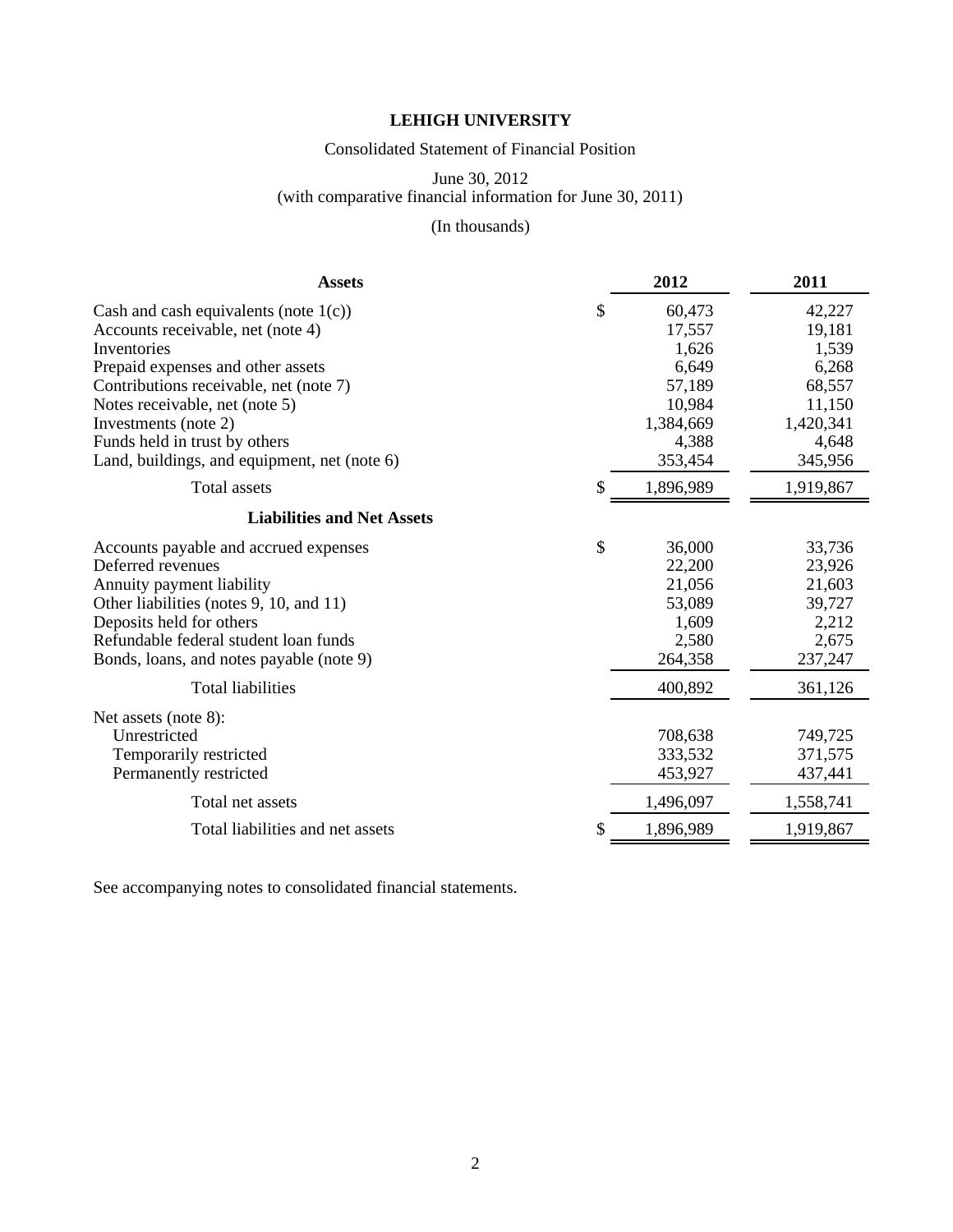#### Consolidated Statement of Activities

#### Year ended June 30, 2012

#### (with comparative financial information for year ended June 30, 2011)

#### (In thousands)

|                                             |                     | 2012               |                    |              |           |
|---------------------------------------------|---------------------|--------------------|--------------------|--------------|-----------|
|                                             |                     | <b>Temporarily</b> | <b>Permanently</b> |              |           |
|                                             | <b>Unrestricted</b> | restricted         | restricted         | <b>Total</b> | 2011      |
| Support and revenues:                       |                     |                    |                    |              |           |
| Tuition and fees, net (note $1(i)$ )<br>\$  | 158,300             |                    |                    | 158,300      | 152,070   |
| Federal grants and contracts                | 32,121              |                    |                    | 32,121       | 28,080    |
| State and local grants and contracts        | 7,362               |                    |                    | 7,362        | 9,772     |
| Private grants and contracts                | 7,145               |                    |                    | 7,145        | 8,254     |
| Contributions                               | 10,735              |                    |                    | 10,735       | 11,982    |
| Investment return (note 2)                  | 69,875              |                    |                    | 69,875       | 68,083    |
| Auxiliary enterprises                       | 38,700              |                    |                    | 38,700       | 37,769    |
| Independent operations (note $1(a)$ )       | 15,278              |                    |                    | 15,278       | 19,071    |
| Other sources                               | 8,933               |                    |                    | 8,933        | 8,197     |
| Gifts and trusts released from restrictions | 2,367               | (2,367)            |                    |              |           |
| Total support and revenues                  | 350,816             | (2,367)            |                    | 348,449      | 343,278   |
| Expenses:                                   |                     |                    |                    |              |           |
| Instruction                                 | 130,397             |                    |                    | 130,397      | 123,846   |
| Research                                    | 34,497              |                    |                    | 34,497       | 36,693    |
| Public service                              | 9,361               |                    |                    | 9,361        | 8,022     |
| Academic support                            | 29,511              |                    |                    | 29,511       | 28,628    |
| Student services                            | 29,134              |                    |                    | 29,134       | 28,822    |
| Institutional support (note 14)             | 57,908              |                    |                    | 57,908       | 54,049    |
| Auxiliary enterprises                       | 31,948              |                    |                    | 31,948       | 31,316    |
| Independent operations (note $1(a)$ )       | 9,822               |                    |                    | 9,822        | 9,730     |
| Total expenses                              | 332,578             |                    |                    | 332,578      | 321,106   |
| Operating income (loss)                     | 18,238              | (2, 367)           |                    | 15,871       | 22,172    |
| Nonoperating activity:                      |                     |                    |                    |              |           |
| Investment return (note 2)                  | (49, 429)           | (40, 825)          | 33                 | (90, 221)    | 134,792   |
| Gifts and trusts                            | 3,318               | 5,545              | 14,610             | 23,473       | 33,890    |
| Gifts and trusts released from restrictions |                     |                    |                    |              |           |
| and changes in donor intent                 | 455                 | (1,324)            | 869                |              |           |
| Change in fair value of interest            |                     |                    |                    |              |           |
| rate swaps (note 10)                        | (10, 115)           |                    |                    | (10, 115)    | 5,276     |
| Independent operations (note $1(a)$ )       | (806)               | 8                  |                    | (798)        | 1,578     |
| Other                                       | (2,748)             | 920                | 974                | (854)        | 4,286     |
| Nonoperating income (loss)                  | (59, 325)           | (35, 676)          | 16,486             | (78, 515)    | 179,822   |
| Change in net assets                        | (41,087)            | (38,043)           | 16,486             | (62, 644)    | 201,994   |
| Net assets, beginning of year               | 749,725             | 371,575            | 437,441            | 1,558,741    | 1,356,747 |
| \$<br>Net assets, end of year               | 708,638             | 333,532            | 453,927            | 1,496,097    | 1,558,741 |

See accompanying notes to consolidated financial statements.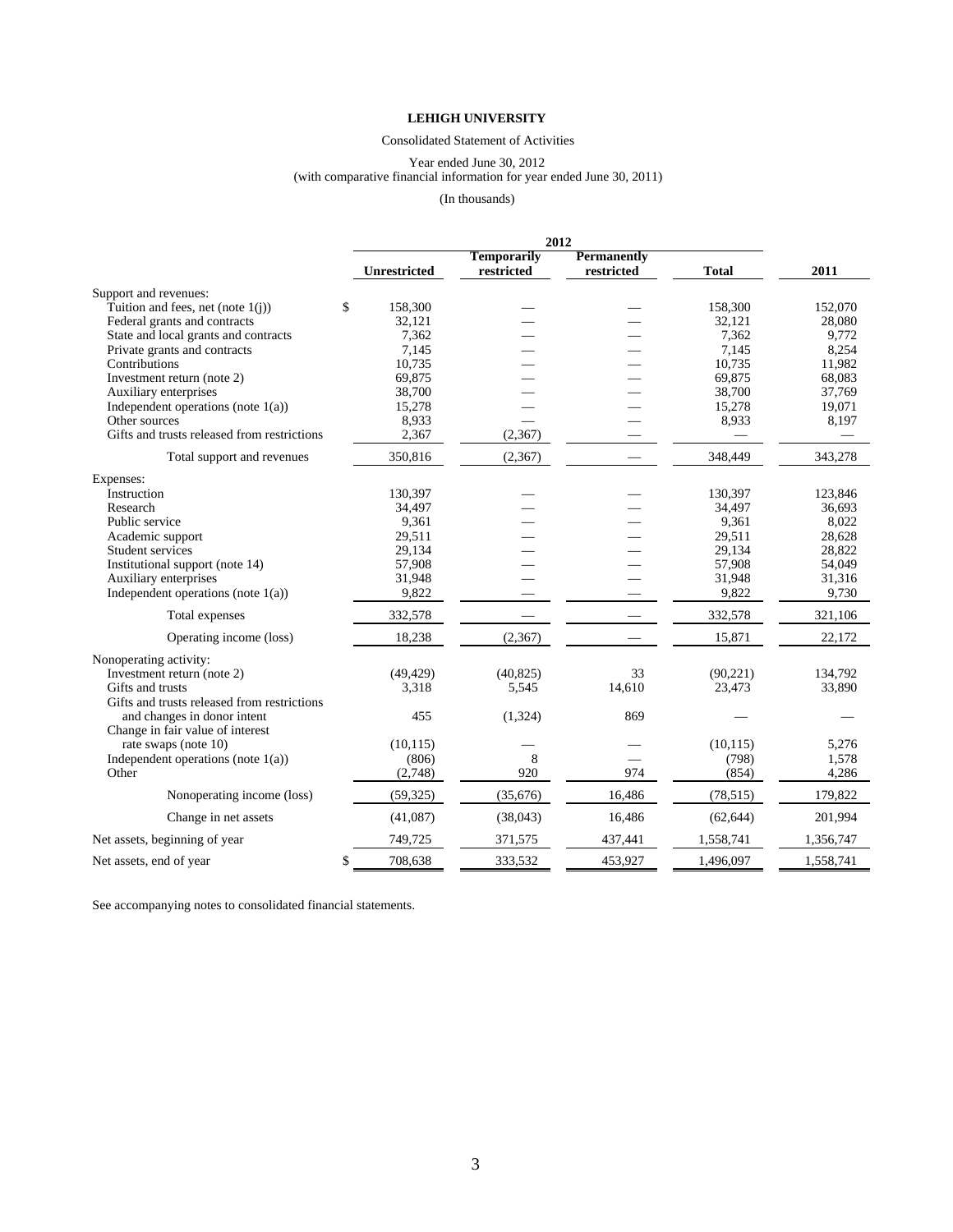#### Consolidated Statement of Cash Flows

#### Year ended June 30, 2012

#### (with comparative financial information for year ended June 30, 2011)

#### (In thousands)

|                                                                                 | 2012            | 2011         |
|---------------------------------------------------------------------------------|-----------------|--------------|
| Cash flows from operating activities:                                           |                 |              |
| Change in net assets                                                            | \$<br>(62, 644) | 201,994      |
| Adjustments to reconcile change in net assets to net cash provided by (used in) |                 |              |
| operating activities:                                                           |                 |              |
| Gifts and trusts restricted for long-term investment                            | (20, 485)       | (29, 789)    |
| Noncash contributions                                                           | (3,316)         | (60)         |
| Investment earnings restricted for long-term investment                         | (1,284)         | (1,308)      |
| Net realized gains on investments                                               | (39, 162)       | (64, 147)    |
| Net unrealized losses (gains) on investments                                    | 78,606          | (123, 535)   |
| Change in fair value of swap agreements                                         | 10,115          | (5,276)      |
| Payment of annuity obligations                                                  | 1,976<br>549    | 2,172<br>260 |
| Other nonoperating activity                                                     | 24,503          | 23,051       |
| Depreciation and amortization<br>Independent operations provision for bad debts | 1,298           | 1,195        |
| University provision for bad debts                                              | 50              | 154          |
| Change in operating assets and liabilities:                                     |                 |              |
| Decrease in accounts receivable                                                 | 1,506           | 10,352       |
| Increase in inventories                                                         | (87)            | (35)         |
| Decrease (increase) in contributions receivable                                 | 11,368          | (16,894)     |
| Increase in accounts payable and accrued expenses                               | 2,264           | 2,056        |
| Decrease in deferred revenues                                                   | (1,726)         | (2, 499)     |
| Decrease in annuity payment liability                                           | (547)           | (752)        |
| (Decrease) increase in deposits held for others                                 | (603)           | 102          |
| Increase in accrued postretirement benefit cost                                 | 3,557           | 2,267        |
| Increase in other assets                                                        | (514)           | (18)         |
| Decrease in other liabilities                                                   | (503)           | (522)        |
| Net cash provided by (used in) operating activities                             | 4,921           | (1,232)      |
| Cash flows from investing activities:                                           |                 |              |
| Proceeds from sale of investments                                               | 1,851,066       | 722,187      |
| Purchases of investments                                                        | (1,851,828)     | (717,067)    |
| Student loans and other notes advanced                                          | (1,492)         | (1,526)      |
| Independent operations loans advanced                                           | (1,703)         | (1,886)      |
| Student loans and other notes collected                                         | 1,332           | 1,221        |
| Independent operations loans collected                                          | 713             | 1,153        |
| Purchase of land, buildings, and equipment                                      | (31, 535)       | (30, 480)    |
| Net cash used in investing activities                                           | (33, 447)       | (26,398)     |
| Cash flows from financing activities:                                           |                 |              |
| Proceeds from issuance of indebtedness                                          | 35,000          | 2,932        |
| Repayments of principal of indebtedness                                         | (7,926)         | (6,170)      |
| Gifts and trusts restricted for long-term investment                            | 20,485          | 29,789       |
| Investment earnings restricted for long-term investment                         | 1,284           | 1,308        |
| Decrease in refundable loan funds                                               | (95)            | (89)         |
| Payment of annuity obligations                                                  | (1,976)         | (2,172)      |
| Net cash provided by financing activities                                       | 46,772          | 25,598       |
| Net increase (decrease) in cash and cash equivalents                            | 18,246          | (2,032)      |
| Cash and cash equivalents at beginning of year                                  | 42,227          | 44,259       |
| Cash and cash equivalents at end of year                                        | \$<br>60,473    | 42,227       |
| Supplemental data:<br>Interest paid                                             | \$<br>8,516     | 8,907        |

See accompanying notes to consolidated financial statements.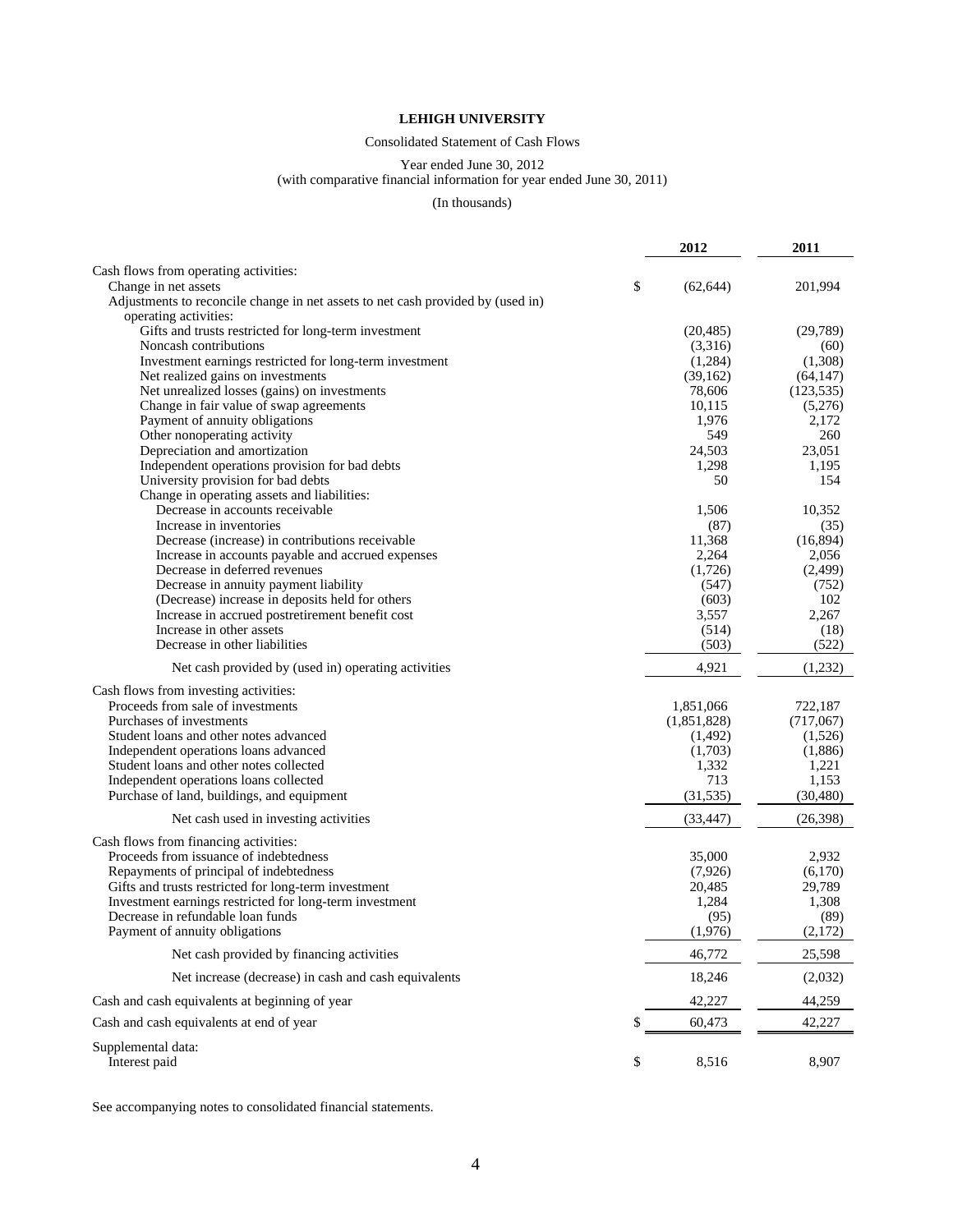Notes to Consolidated Financial Statements

June 30, 2012 (with comparative financial information for June 30, 2011)

### **(1) Summary of Significant Accounting Policies**

### *(a) Organization*

Lehigh University (the University), an independent, nondenominational, coeducational university, is incorporated in the Commonwealth of Pennsylvania as a nonprofit corporation and is a tax-exempt organization as described in Section 501(c)(3) of the Internal Revenue Code of 1986, as amended. The University is accredited by the Middle States Association of Colleges and Schools.

Founded in 1865 as a predominantly technical school, the University now has approximately 4,900 undergraduates within its three major units – the College of Arts and Sciences, the College of Business and Economics, and the P.C. Rossin College of Engineering and Applied Science – and approximately 2,200 students enrolled in graduate programs offered through these colleges and in the College of Education.

In 2012, the University established a new subsidiary organization, LU Properties, LLC ("LU Properties"), a Pennsylvania limited liability company. LU Properties serves as Manager for twenty-three limited liability companies that were established in the same year as a result of a real estate gift. The University is the sole member of all of the aforementioned limited liability companies. As Manager, LU Properties is responsible for the strategic and operational aspects of the real estate investment. The results of their operations are shown as nonoperating activity in the University's consolidated statement of activities.

The University is also the sole member of SoBeth Funding LLC ("So-Beth Funding"). So-Beth Funding was formed to improve the condition of residential properties and quality of property management in the South Bethlehem community in order to create a more attractive and safe neighborhood for University students and the greater community. The results of So-Beth Funding's operations appear as institutional support in the University's consolidated statement of activities.

The Ben Franklin Technology Partners of Northeastern PA (BFTP), Manufacturers Resource Center (MRC), and Lehigh and Northampton Counties Revolving Loan Fund (RLF) are also wholly owned subsidiaries of the University. The results of their operations are shown as independent operations in the University's consolidated statement of activities.

BFTP is an entity that encourages public and private sector cooperation in stimulating economic growth. Since 2003, BFTP has provided funds to its clients under the terms of its early stage and established manufacturer loan programs. Considering the nature of the loans and collection history, BFTP has recorded an estimated allowance for doubtful collections.

MRC provides resources to help small and medium-sized regional manufacturing companies enhance their ability to compete successfully by providing consulting, education, and strategic partnering services. RLF's principal activity is to provide capital (in the form of loans) to new and existing businesses for the purpose of creating and retaining permanent private-sector jobs.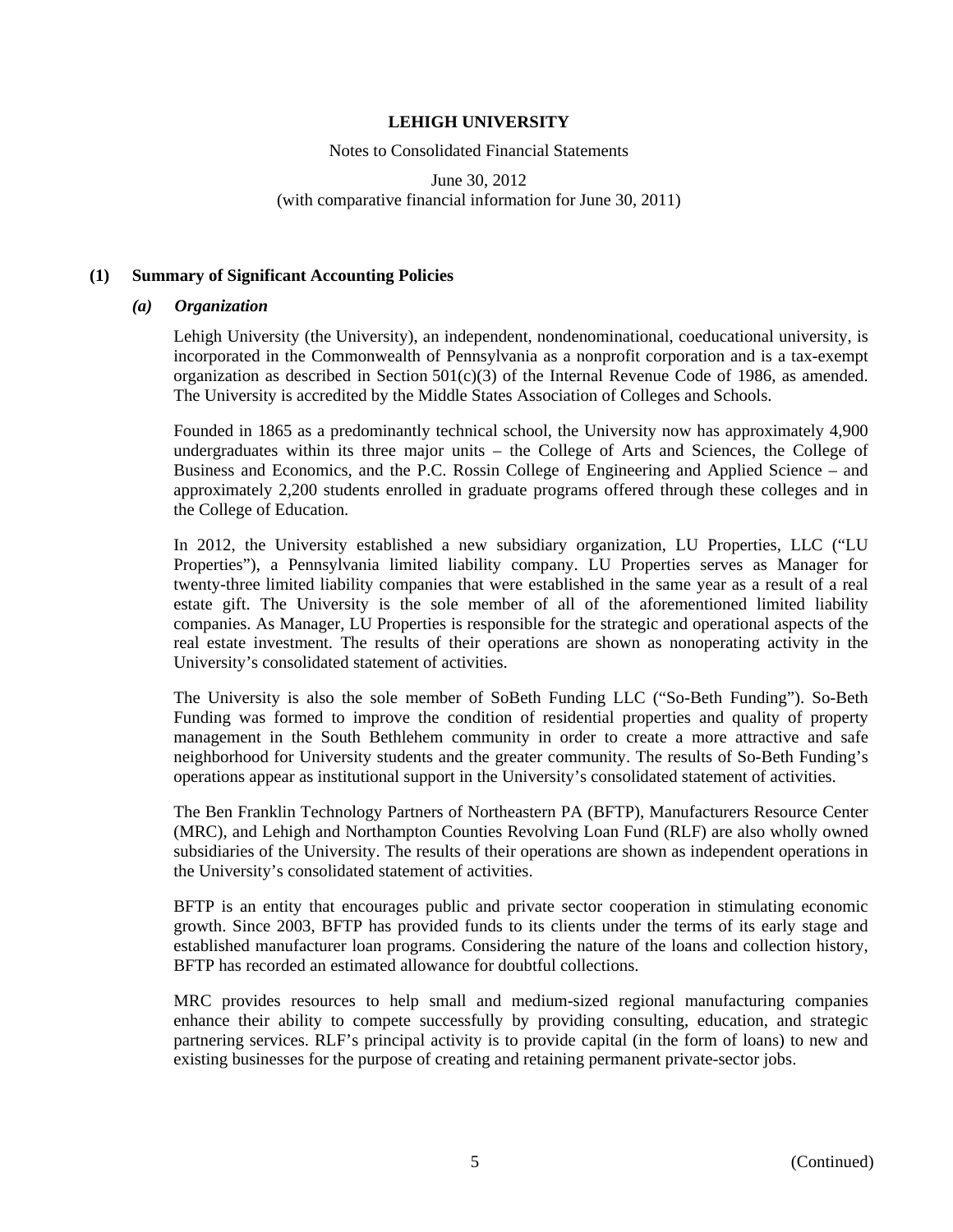Notes to Consolidated Financial Statements

### June 30, 2012 (with comparative financial information for June 30, 2011)

The majority of the independent operations revenue reported in the University's consolidated statement of activities relates to BFTP and MRC revenue received in the form of federal and state grants, client royalties, and client fees for services.

The assets and liabilities of all subsidiary organizations appear in the appropriate line items of the consolidated statement of financial position.

### *(b) Basis of Presentation*

The accompanying consolidated financial statements of the University include all subsidiary organizations and have been prepared on the accrual basis of accounting and in conformity with U.S. generally accepted accounting principles (GAAP). All significant inter-organizational balances and transactions have been eliminated.

The University's consolidated financial statements are presented in accordance with the external financial reporting requirements for not-for-profit organizations, which include three basic financial statements and the classification of resources into three separate classes of net assets, as follows:

*Unrestricted* – Net assets that are free of donor-imposed restrictions; all revenues, expenses, gains, and losses that are not changes in permanently or temporarily restricted net assets. Unrestricted net assets may be designated for specific purposes by action of the Board of Trustees or management.

*Temporarily Restricted* – Net assets whose use by the University is limited by donor-imposed stipulations that either expire by passage of time or that can be fulfilled or removed by actions of the University pursuant to those stipulations.

*Permanently Restricted* – Net assets whose use by the University is limited by donor-imposed stipulations that neither expire with the passage of time nor can be fulfilled or otherwise removed by actions of the University. Generally, the donors of these assets permit the University to use all or part of the investment income on related investments for general or specific purposes. Such assets primarily include the University's permanent endowment fund.

Nonoperating activities reflect transactions of a long-term investment or capital nature, including contributions restricted for acquisitions of facilities and equipment, contributions restricted with donor-imposed stipulations, and gains and losses on investments net of the University's spending policy.

### *(c) Cash Equivalents*

All highly liquid investments with an original maturity of three months or less, except those held for long-term investment purposes, are considered to be cash equivalents.

### *(d) Inventories*

Inventories are stated at the lower of cost or market.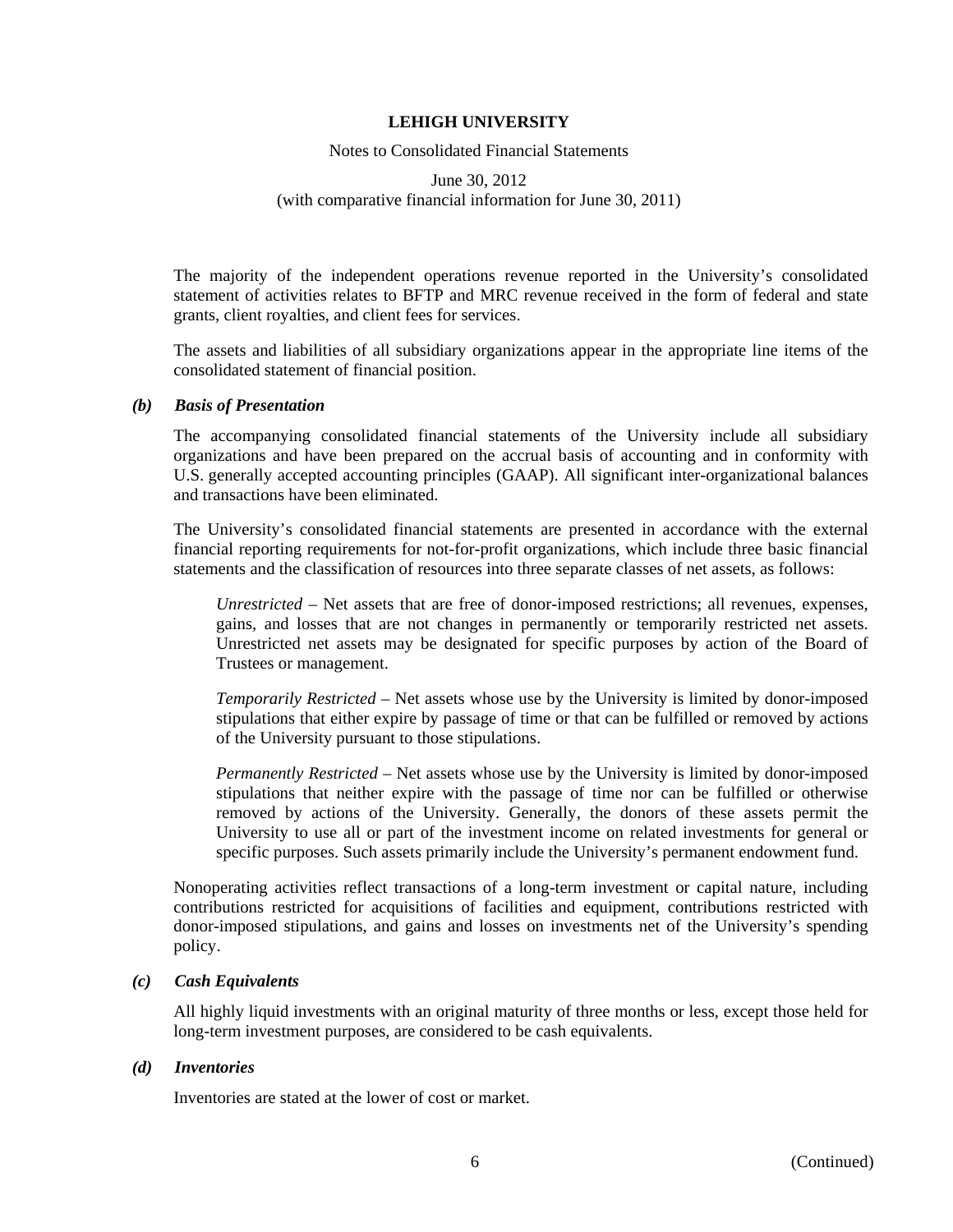Notes to Consolidated Financial Statements

June 30, 2012 (with comparative financial information for June 30, 2011)

#### *(e) Investments*

Investments are stated at fair value (see note 1(i)).

Unrealized gains and losses on investments are included in nonoperating investment return in the consolidated statement of activities.

The University's investments are exposed to various risks such as interest rate, market, and credit risks. Such risks, and the resulting investment security values, may be influenced by changes in economic conditions and market perceptions and expectations. Accordingly, it is at least reasonably possible that changes in the values of investment securities will occur in the near term and that such changes could materially affect the amounts reported in the consolidated statement of financial position.

### *(f) Contributions*

Contributions received, including unconditional promises to give, are recognized as revenues when the donor's commitment is received. Unconditional promises to give are recognized at the estimated present value of the future cash flows, net of allowances. Allowances for uncollectible amounts are recorded based on management's estimate of realizability of the underlying pledges.

Contributions made towards long-lived assets are held as temporarily restricted until the asset is completed and available for use. At such time, the contribution is considered to be released from restriction and reclassified to unrestricted net assets. Contributions that are released from restriction within the year received are classified as unrestricted gifts. Gifts of noncash assets are recorded at their fair value. Conditional promises are recorded when donor stipulations are substantially met.

### *(g) Split-Interest Agreements and Annuities Payable*

The University's split-interest agreements with donors consist primarily of annuity, life income, and charitable trusts for which the University serves as trustee. A majority of the assets held in these trusts are included in investments. Contribution revenues are recognized at the date the trusts are established after recording liabilities for the present value of the estimated future payments to be made to the donors and/or other beneficiaries. The liabilities are adjusted during the term of the trusts for changes in the value of the assets and changes in the estimated present value of future cash outflows and other changes in the estimates of future benefits. The annuities payable represent the net present value of future cash outflows over the annuitant's life expectancy, as required by the annuity agreements. The net present value is calculated using a discount rate range of 2.24% to 7.5%. The University is required by the laws of certain states to register and maintain reserves against charitable gift annuities. Such reserves amounted to approximately \$10.9 million and \$11.8 million as of June 30, 2012 and 2011, respectively, and are reported within investments in the consolidated statement of financial position.

### *(h) Land, Buildings, and Equipment*

Land, buildings, and equipment are carried at cost or at the fair market value at the date of the gift, less accumulated depreciation. Depreciation is computed on a straight-line basis over the estimated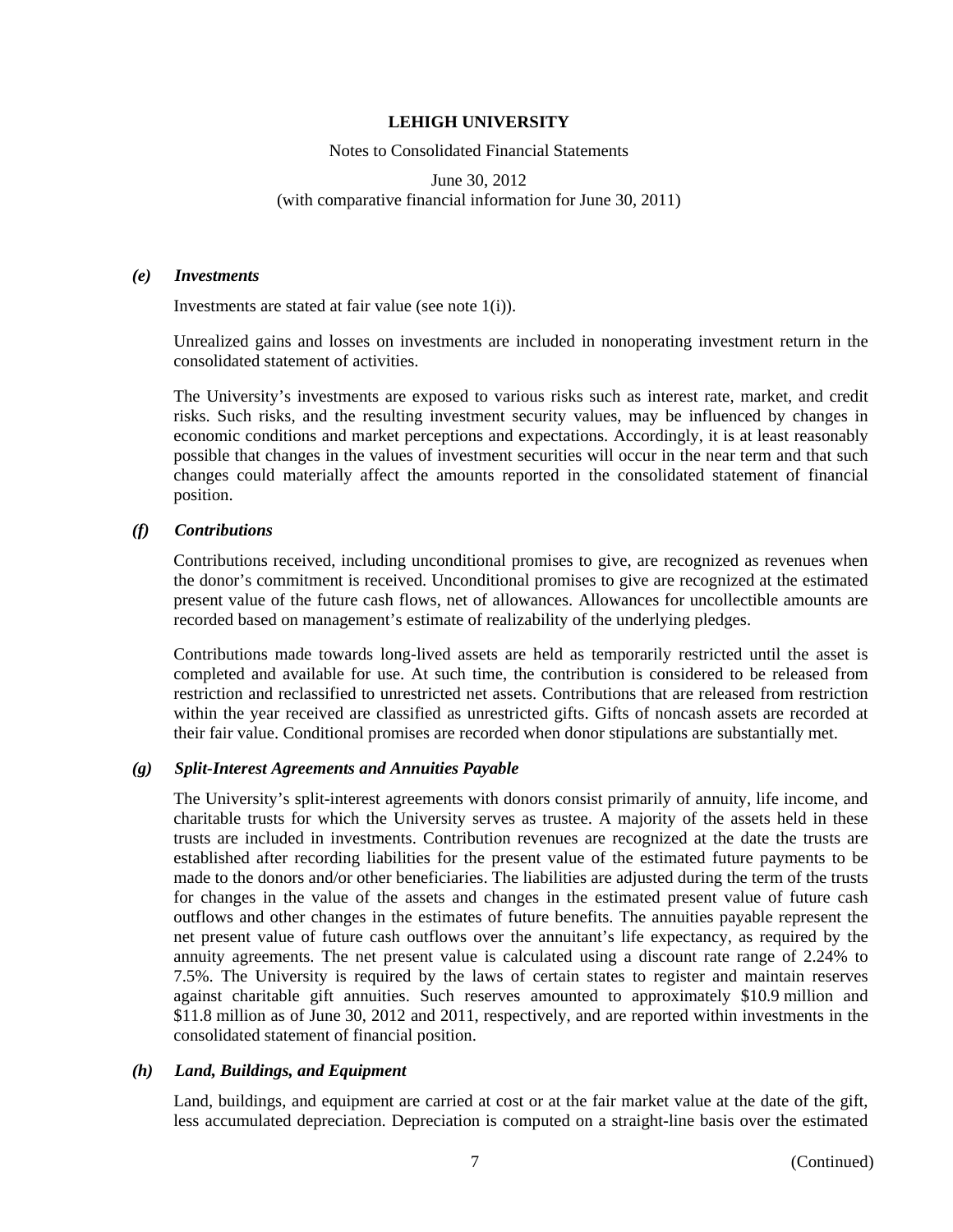Notes to Consolidated Financial Statements

June 30, 2012 (with comparative financial information for June 30, 2011)

useful lives of the related asset. Depreciation is not recorded on land. Such assets and lives generally are as follows:

| <b>Buildings</b>   | $50$ to 60 years |
|--------------------|------------------|
| Equipment          | 5 to 10 years    |
| Other improvements | 10 to 20 years   |

#### *(i) Fair Value Measurements*

The three levels of the fair value hierarchy are described below. The hierarchy gives the highest priority to unadjusted quoted prices in active markets for identical assets or liabilities (Level 1 measurements) and lowest priority to unobservable inputs (Level 3 measurements):

Level 1 – Unadjusted quoted prices in active markets that are accessible at the measurement date for identical assets or liabilities.

Level 2 – Quoted prices for instruments that are identical or similar in markets that are not active and model-derived valuations for which all significant inputs are observable, either directly or indirectly in active markets.

Level 3 – Prices or valuations that require inputs that are both significant to the fair value measurement and are unobservable.

The hierarchy requires the use of observable market data when available. The University's assets and liabilities are recorded in their entirety based on the lowest level of input that is significant to the fair value measurement.

The following discussion describes the valuation methodologies used for assets and liabilities measured at fair value:

### **Contributions Receivable**

The University values contributions receivable at fair value on the date the pledge is received using the present value of future cash flows as described in note 7 based on level 3 inputs. Contributions receivable are not measured at fair value subsequent to this initial measurement.

#### **Investments**

Fair value of equity securities has been determined from observable market quotations, when available. Fair value for fixed maturity securities is based upon prices provided by the University's investment managers and custodian banks. Both the investment managers and the custodian banks use a variety of pricing sources to determine fixed maturity market valuations.

Estimated fair value of private equity investments and hedge funds that are not readily marketable are recorded at the net asset value as provided by external investment managers as a practical expedient for fair value. The University reviews and evaluates the values provided by external investment managers and agrees with the valuation methods and assumptions used in determining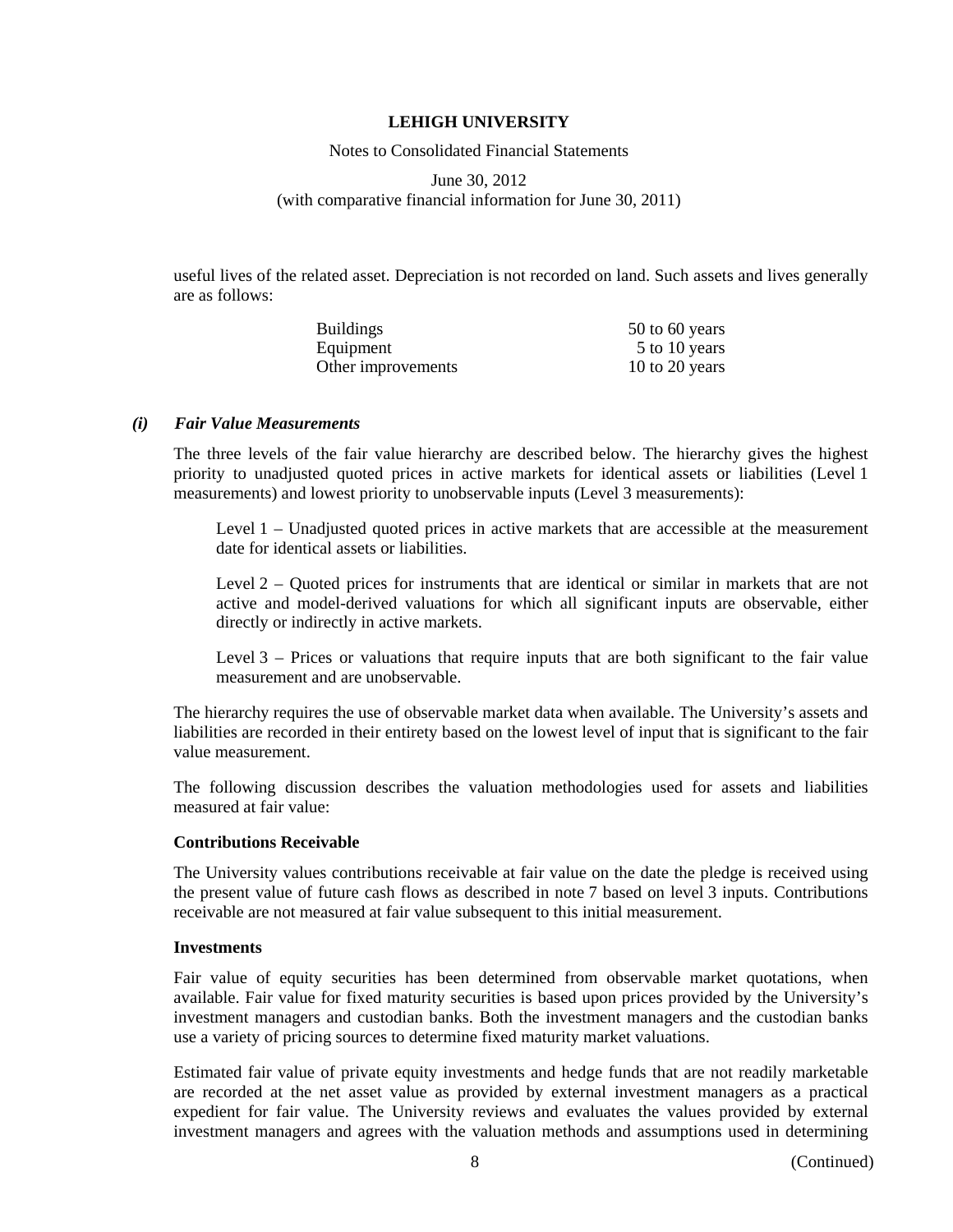Notes to Consolidated Financial Statements

### June 30, 2012 (with comparative financial information for June 30, 2011)

the net asset value of those investments. Private equity and hedge fund investments are generally classified as level 2 or 3 based on factors that include the University's ability to redeem its investment at or near the date of the consolidated statement of financial position.

### **Split-Interest Agreements**

Depending on the type of agreement, fair value measurements for split-interest agreements are performed either at inception or on a recurring basis. Fair value of the residual gift is generally based on the present value of expected future cash flows including payments to beneficiaries and investment return, and inputs include the life expectancy of the donor and other beneficiaries as well as financial assumptions.

### **Debt and Related Interest Rate Swaps**

The fair value of variable rate revenue bonds is based on current interest rates for bonds of similar ratings and maturities. The fair value of fixed rate bond debt is determined by discounting future cash flows of each instrument at rates that reflect, among other things, market interest rates and the University's credit standing.

The fair value of the University's rate swap liability is based on valuations provided by an independent party, taking into account current interest rates and the current creditworthiness of the swap counterparties, which are considered level 2 inputs to fair value.

### **Funds Held in Trust by Others**

Funds held in trust by others are held and administered by outside trustees, with the University deriving income or a residual interest from the assets of such funds. Funds held in trust by others are recognized at the estimated fair value of the assets or the present value of the future cash flows when the irrevocable trust is established or the University is notified of its existence. As of June 30, 2012 and 2011, the inputs to fair value of these funds are classified as level 2 or level 3, depending on whether the assets will ultimately be distributed to the University.

### *(j) Tuition and Fees*

Tuition and fees are reported net of financial aid that effectively reduces the amount of tuition and fees collected from students. Financial aid amounts offset against gross tuition and fees for 2012 and 2011 were \$72.3 million and \$69.8 million, respectively.

### *(k) Asset Retirement Liabilities*

The University recognizes the fair value of a liability for legal obligations associated with asset retirements in the period in which the obligation is incurred if a reasonable estimate of the fair value of the obligation can be made. When the liability is initially recorded, the University capitalizes the cost of the asset retirement obligation by increasing the carrying amount of the related long-lived asset. The liability is accreted to its present value each period, and the capitalized cost associated with the retirement obligation is depreciated over the useful life of the asset. Upon settlement of the obligation, any difference between the cost to settle the asset retirement obligation and the liability recorded is recognized as a gain or loss in the consolidated statement of activities.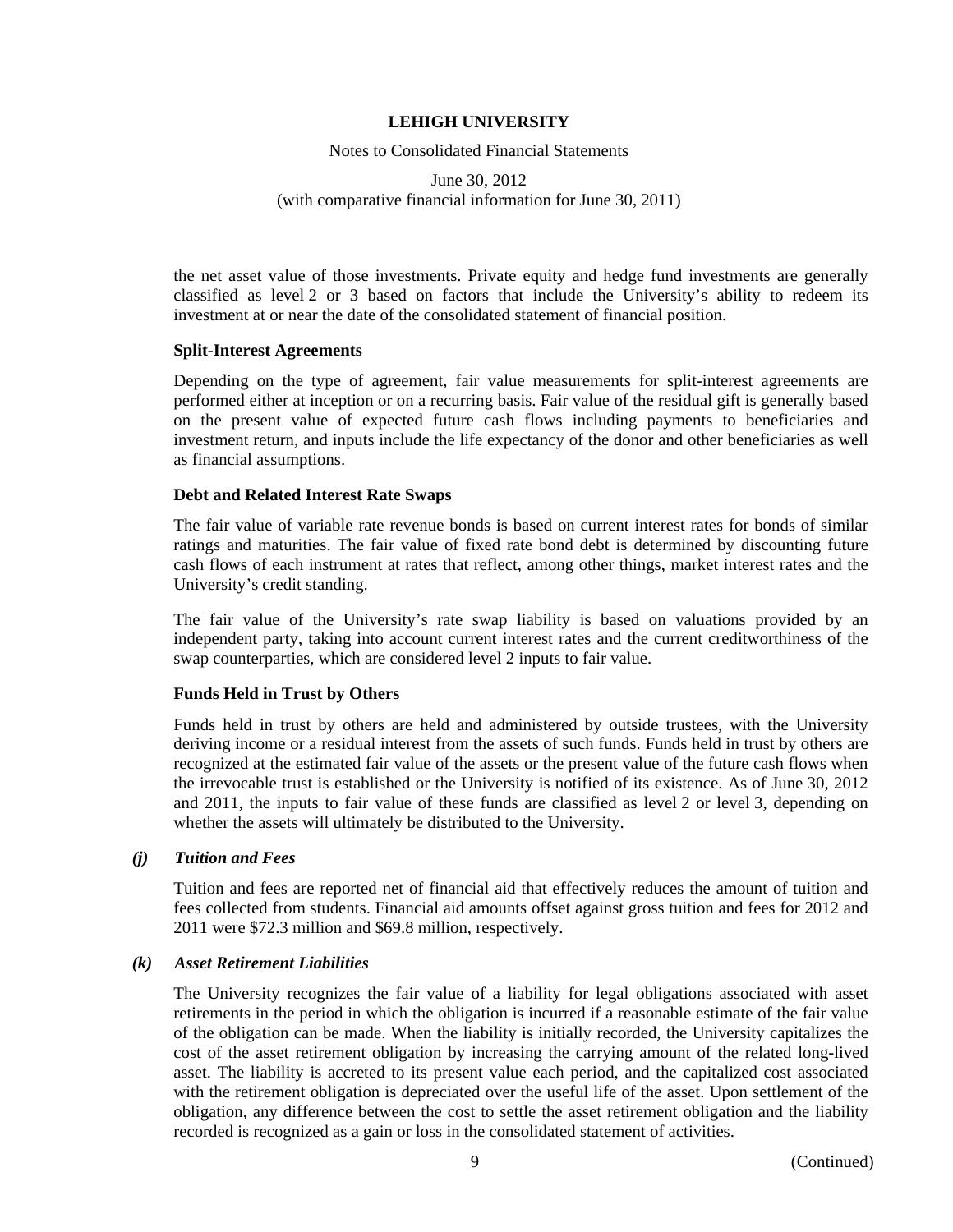### Notes to Consolidated Financial Statements

### June 30, 2012 (with comparative financial information for June 30, 2011)

### *(l) Deferred Revenues*

Revenues received in exchange transactions for specific activities that have not yet taken place are recorded as deferred revenue. Significant components of deferred revenue include student tuition and educational fees received in advance of services to be rendered and unexpended advances of grant and contract revenues.

#### *(m) Use of Estimates*

The preparation of the University's consolidated financial statements requires management to make estimates and assumptions that affect the reported amounts of assets and liabilities and disclosure of contingent assets and liabilities at the dates of the consolidated statement of financial position and the reported amounts of revenue and expense included in the consolidated statement of activities. Actual results could differ from such estimates.

#### *(n) Reclassifications*

Certain amounts in the 2011 consolidated financial statements have been reclassified to conform to their presentation in the 2012 consolidated financial statements.

### *(o) Prior Year Summarized Financial Information*

The consolidated financial statements include certain prior year summarized comparative information in total but not by net asset class. Such information does not include sufficient detail to constitute a presentation in conformity with GAAP. Accordingly, such information should be read in conjunction with the University's consolidated financial statements for the year ended June 30, 2011, from which the summarized information was derived.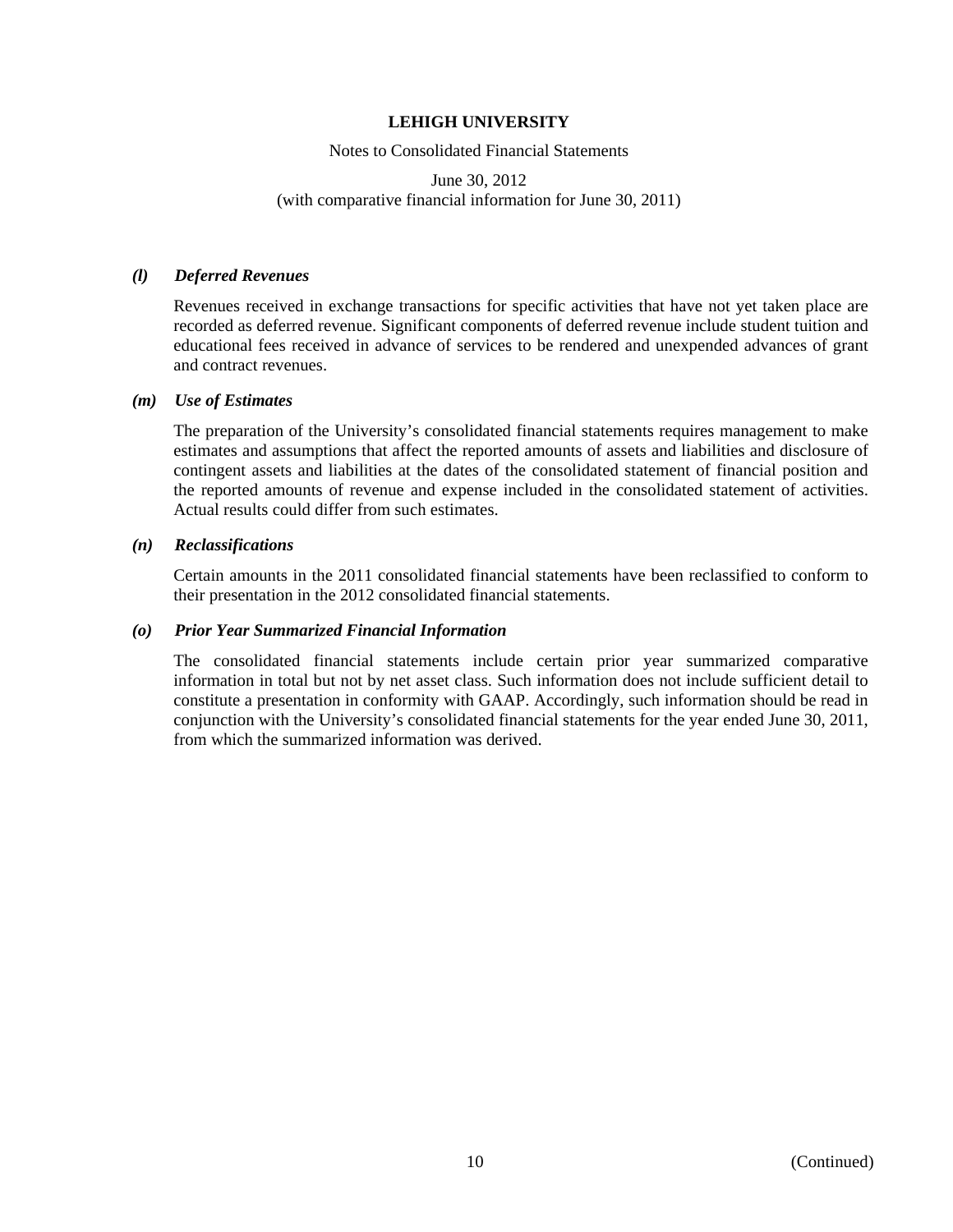### Notes to Consolidated Financial Statements

June 30, 2012

(with comparative financial information for June 30, 2011)

### **(2) Investments**

The following table presents the University's fair value hierarchy for investments measured at fair value at June 30, 2012 (in thousands):

|                                  |                | Fair value measurements at reporting date using |                |           |           |
|----------------------------------|----------------|-------------------------------------------------|----------------|-----------|-----------|
|                                  | <b>Level 1</b> | Level 2                                         | <b>Level 3</b> | 2012      | 2011      |
| Short-term investments           | \$<br>23,577   |                                                 |                | 23,577    | 35,699    |
| Fixed-income                     |                |                                                 |                |           |           |
| investments $- U.S.$ government  | 129,560        | 70,983                                          |                | 200,543   | 183,925   |
| Fixed-income                     |                |                                                 |                |           |           |
| $investments - corporate$        | 7.278          | 101,835                                         |                | 109,113   | 97.350    |
| Fixed-income investments – other | 22,344         | 32,911                                          | 20,463         | 75.718    | 77,942    |
| Corporate stocks                 | 71,680         | 137,684                                         | 90,512         | 299,876   | 363,372   |
| Mutual funds                     | 57,854         |                                                 |                | 57.854    | 71,196    |
| Hedge funds                      |                |                                                 | 349,545        | 349,545   | 341,069   |
| Private equity                   |                |                                                 | 231.893        | 231,893   | 206,152   |
| Natural resources                | 4,668          | 24,560                                          | 1,218          | 30,446    | 40,588    |
| Life insurance and other         |                |                                                 |                |           |           |
| investments                      | 2,601          | 3,503                                           |                | 6,104     | 3,048     |
| Total investments                | 319,562        | 371,476                                         | 693,631        | 1,384,669 | 1,420,341 |
|                                  |                |                                                 |                |           |           |

The following table provides a reconciliation of the beginning and ending balances for measurements in hierarchy level 3 at June 30, 2012 (in thousands):

|                                                                                                                                                         | Fair value measurements using significant unobservable inputs (Level 3) |                     |                     |                    |                   |                             |              |  |
|---------------------------------------------------------------------------------------------------------------------------------------------------------|-------------------------------------------------------------------------|---------------------|---------------------|--------------------|-------------------|-----------------------------|--------------|--|
|                                                                                                                                                         |                                                                         | <b>Fixed income</b> | Corporate<br>stocks | <b>Hedge funds</b> | Private<br>equity | <b>Natural</b><br>resources | <b>Total</b> |  |
| Beginning balance<br>Total realized/unrealized                                                                                                          | \$                                                                      | 22,598              | 29,690              | 341,069            | 206,152           |                             | 599,509      |  |
| gains (losses)                                                                                                                                          |                                                                         | (1,735)             | 547                 | (3,963)            | (7,207)           | (320)                       | (12, 678)    |  |
| Purchases                                                                                                                                               |                                                                         | 3,184               | 75,275              | 108,480            | 54,591            | 2,030                       | 243,560      |  |
| <b>Sales</b>                                                                                                                                            |                                                                         | (3,584)             | (15,000)            | (96,041)           | (21, 643)         | (492)                       | (136,760)    |  |
| Transfer in and/or out of<br>level 3                                                                                                                    |                                                                         |                     |                     |                    |                   |                             |              |  |
| Ending balance                                                                                                                                          |                                                                         | 20,463              | 90,512              | 349,545            | 231,893           | 1,218                       | 693,631      |  |
| The amount of total gains or<br>losses for the period<br>attributable to the change in<br>unrealized gains or losses<br>related to assets still held at | \$                                                                      | (1,883)             | 547                 | (4,189)            | (7, 772)          | (320)                       | (13,617)     |  |
| the reporting date                                                                                                                                      |                                                                         |                     |                     |                    |                   |                             |              |  |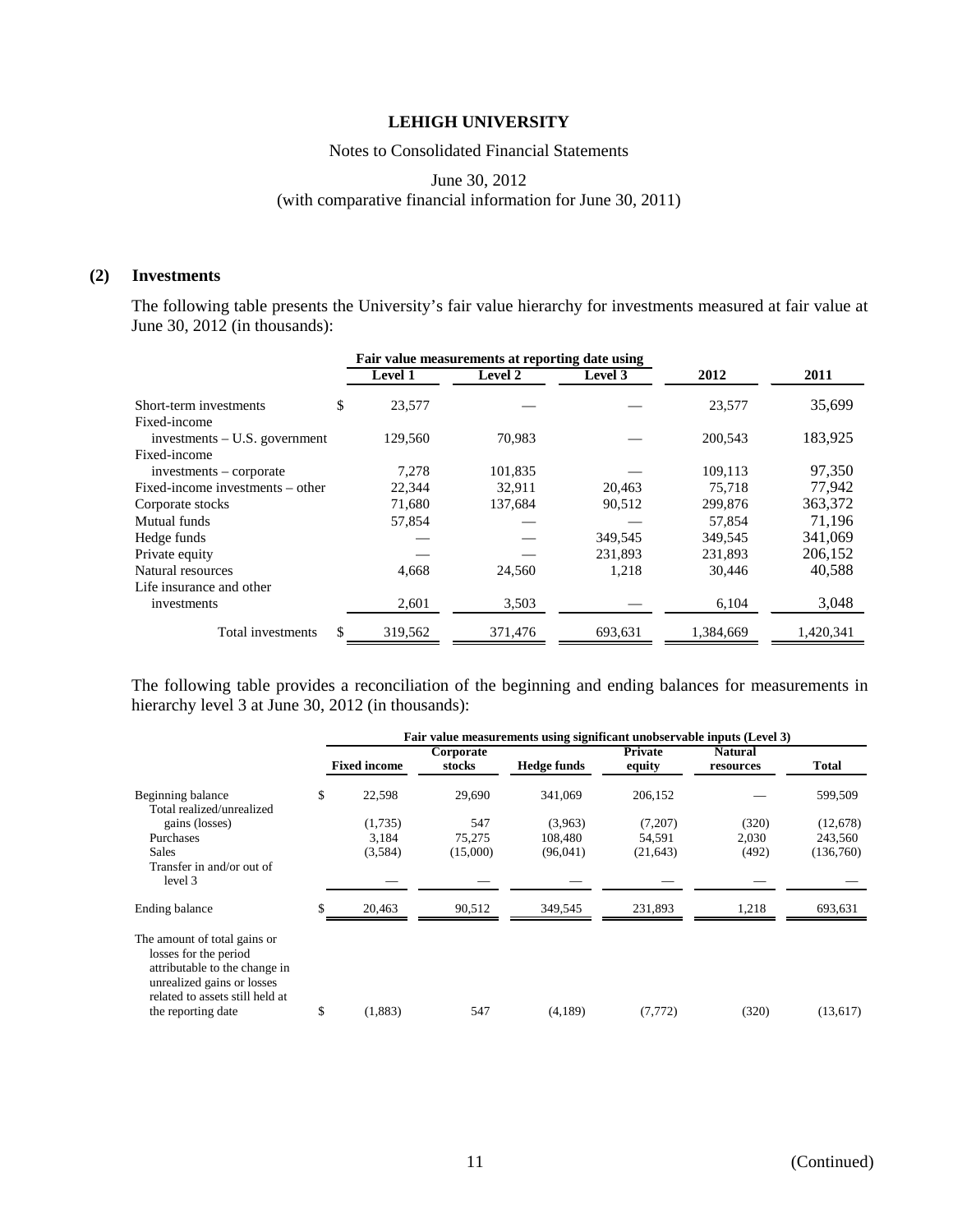Notes to Consolidated Financial Statements

### June 30, 2012 (with comparative financial information for June 30, 2011)

The following table presents the attributes of the University's investments in certain investment vehicles that calculate net asset value per share (or its equivalent) at June 30, 2012 (in thousands):

|                          |    | <b>Fair value</b> | <b>Estimated</b><br>remaining<br>lives | <b>Unfunded</b><br>commitments | <b>Redemption</b><br>frequency after<br>end of initial<br>restriction<br>period | <b>Redemption</b><br>notice<br>period |
|--------------------------|----|-------------------|----------------------------------------|--------------------------------|---------------------------------------------------------------------------------|---------------------------------------|
| Fixed-income (1)         | \$ | 20,463            | 1-9 years                              | \$<br>3,816                    | Not eligible                                                                    |                                       |
| Corporate stocks (2)     |    | 90,512            | N/A                                    |                                | monthly-quarterly                                                               | 30-90 days                            |
| Hedge funds:             |    |                   |                                        |                                |                                                                                 |                                       |
| Absolute return (3)      |    | 211,402           | N/A                                    |                                | monthly-annually                                                                | 30-185 days                           |
| Global equities (4)      |    | 89,512            | N/A                                    |                                | quarterly-annually                                                              | $30-90$ days                          |
| Inflation hedge (5)      |    | 48,631            | N/A                                    |                                | monthly                                                                         | 35 days                               |
| Total hedge funds        |    | 349,545           |                                        |                                |                                                                                 |                                       |
| Private equity:          |    |                   |                                        |                                |                                                                                 |                                       |
| Real estate funds (6)    |    | 42,877            | $.5-9$ years                           | 12,849                         | Not eligible                                                                    |                                       |
| Inflation hedge (7)      |    | 9,358             | $7-10$ years                           | 13,900                         | Not eligible                                                                    |                                       |
| Other private equity (8) |    | 179,658           | $1-12$ years                           | 105,453                        | Generally not<br>eligible                                                       |                                       |
| Total private equity     |    | 231,893           |                                        | 132,202                        |                                                                                 |                                       |
| Natural resources (9)    |    | 1,218             | 6 years                                | 2,633                          | Not eligible                                                                    |                                       |
| Total                    | S  | 693,631           |                                        | \$<br>138,651                  |                                                                                 |                                       |

- (1) The investment objectives of the funds in this category are to provide income, to mitigate overall portfolio volatility through lower correlation to equity investments, and to add yield in excess of a U.S. Treasuries portfolio. The fair values of the investments in this category have been estimated using the net asset value per share (or its equivalent) of the investments. These investments receive distributions through the liquidation of the underlying assets of the fund and do not have redemption provisions. It is estimated that the underlying assets of these funds will be liquidated in 1 to 9 years.
- (2) This category includes corporate stock funds where the portfolio's primary objective is to provide income or long-term growth to the endowment. The fair values of the investments in this category have been estimated using the net asset value per share of the investments. The investments in this category cannot be redeemed at June 30, 2012 because redemption is not allowed in the first 1 to 5 years after acquisition. The remaining restriction period for these investments generally ranges from 2 to 48 months at June 30, 2012.
- (3) This category includes investments which should have returns that have low correlation to the returns of stocks and bonds, generating a truly diversified return stream. The absolute return portfolio is diversified by manager and strategy, and is implemented through fund of funds, individual managers, or a combination of the two. The fair values of the investments in this category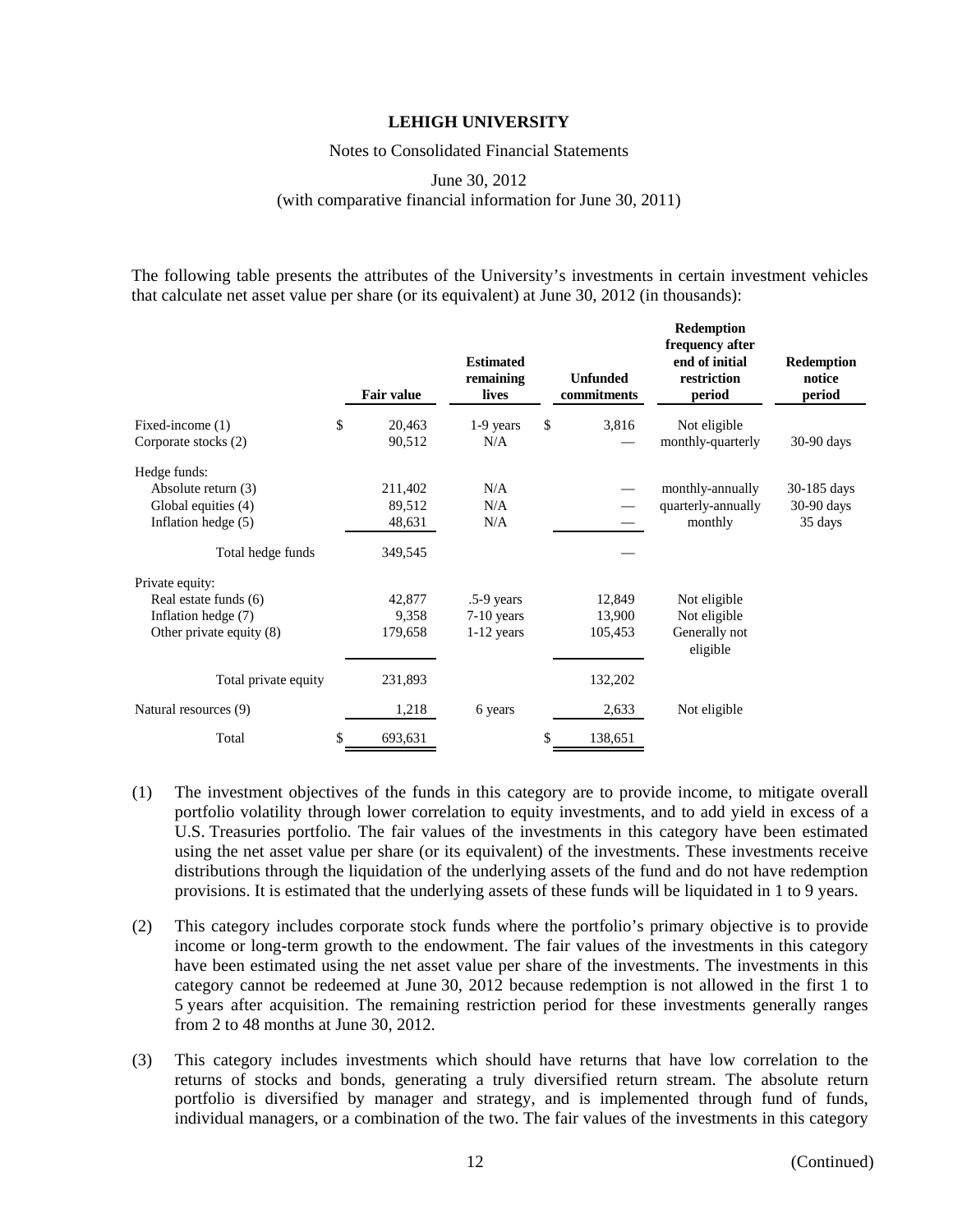Notes to Consolidated Financial Statements

June 30, 2012 (with comparative financial information for June 30, 2011)

have been estimated using the net asset value per share of the investments. Investments representing approximately 16% of the total value in this category cannot be redeemed at June 30, 2012 because redemption is not allowed in the first 1 to 3 years after acquisition. The remaining restriction period for these investments generally ranges from 2 to 15 months at June 30, 2012. One investment, valued at \$10.0 million was subscribed as of June 30, 2012 in a fund with an inception date of July 1, 2012.

- (4) This category includes investments where the portfolio's return is driven by economic growth. Its primary objective is to provide long-term growth to the endowment pool and consists of investments that carry the expectation of equity-like returns. The fair values of the investments in this category have been estimated using the net asset value per share of the investments. Two investments representing approximately 56% of the total value in this category cannot be redeemed at June 30, 2012 because redemption is not allowed in the first 1 and 3 years after acquisition. The remaining restriction period for these investments is 12 and 36 months at June 30, 2012. These investments, valued at \$50.0 million were subscribed as of June 30, 2012 in funds with inception dates of July 1, 2012.
- (5) This category includes investments in hedge funds consisting of investments in assets that provide diversification and protect against unexpected inflation. The fair values of the investments in this category have been estimated using the net asset value per share of the investments.
- (6) This category includes investments in real estate funds to provide portfolio diversification relative to global equities and bonds, provide long-term returns between that of stocks and bonds while carrying relatively lower risk than equities, and potentially offer some protection in the event of unanticipated inflation. The fair values of the investments in this category have been estimated using the net asset value per share of the investments. These investments receive distributions through the liquidation of the underlying assets of the fund and do not have redemption provisions. It is estimated that the underlying assets of these funds will be liquidated in 6 months to 9 years.
- (7) This category includes investments in private equity funds consisting of investments in assets that provide diversification and protect against unexpected inflation. The fair values of the investments in this category have been estimated using the net asset value per share of the investments. These investments receive distributions through the liquidation of the underlying assets of the fund and do not have redemption provisions. It is estimated that the underlying assets of these funds will be liquidated in 7 to 10 years.
- (8) This category includes investments in various private equity funds where the returns should be above long-term norms in the public equity markets in order to compensate for the illiquidity and nonmarket risks that are entailed. The fair values of the investments in this category have been estimated using the net asset value per share of the investments. All but one of these investments receive distributions through the liquidation of the underlying assets of the fund and do not have redemption provisions. It is estimated that the underlying assets of these funds will be liquidated in 1 to 12 years. One investment, valued at \$1.7 million can be redeemed semi-annually with 185 days' notice.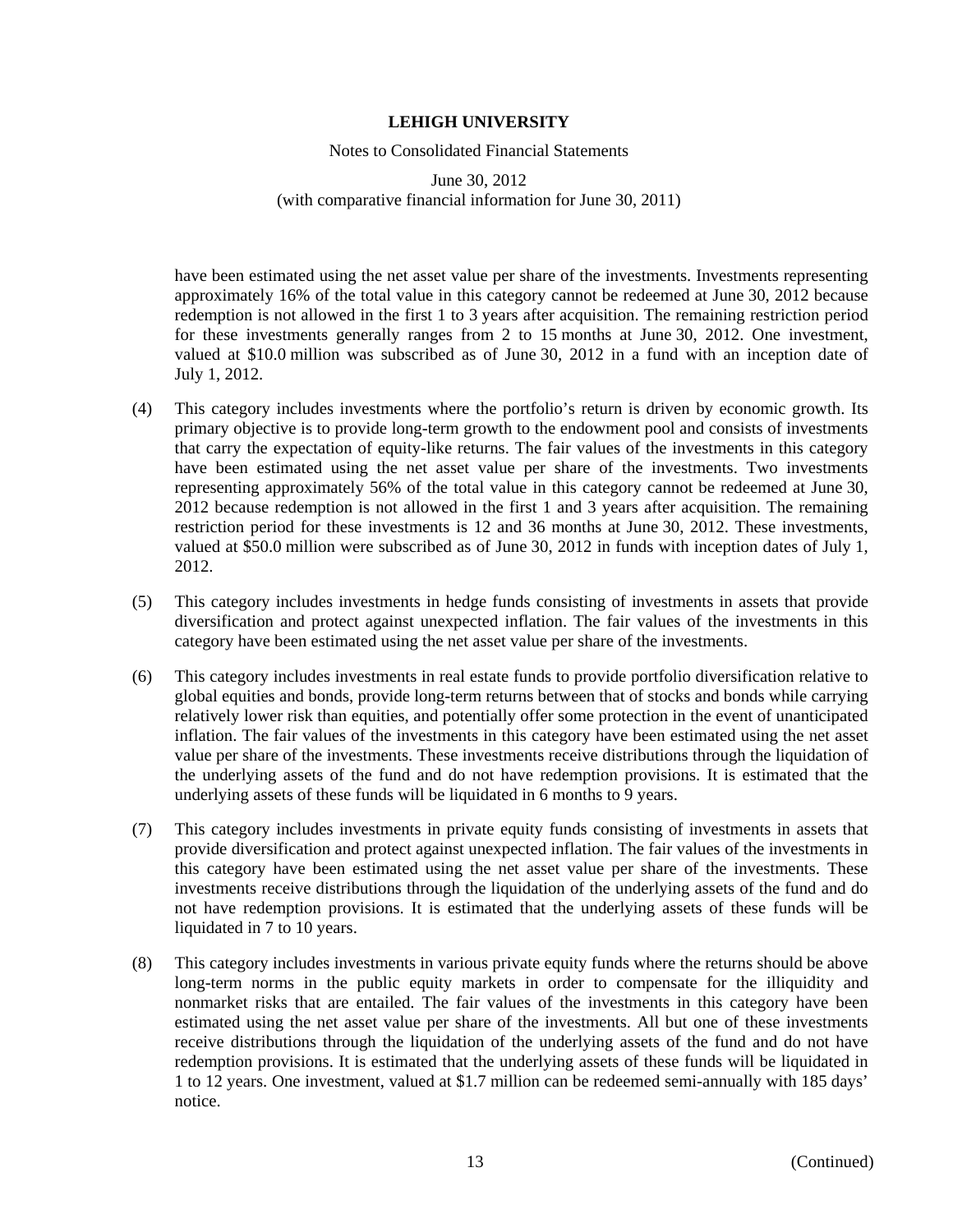### Notes to Consolidated Financial Statements

### June 30, 2012 (with comparative financial information for June 30, 2011)

(9) This category includes an investment in a natural resources fund. The portfolio's return is driven by a combination of global economic growth, as well as price appreciation of commodities. The objective is to gain indirect exposure to commodities and natural resources through liquid, publicly traded securities in order to provide long-term growth to the endowment as well as potential protection from unexpected inflation. This investment receives distributions through the liquidation of the underlying assets of the fund and does not have redemption provisions. It is estimated that the underlying assets of this fund will be liquidated in 6 years.

The majority of investments of endowment, annuity, and life income funds are combined in investment pools with each individual account subscribing to or disposing of shares on the basis of the fair value per share. The investment objective is to maximize long-term total return through a combination of income and capital appreciation in a manner consistent with sound investment practices.

The components of total investment return are reflected below (in thousands). Investment earnings at June 30, 2012 and 2011 are net of investment expenses of approximately \$6.9 million and \$5.9 million, respectively:

|                                                                                                                          | 2012                      | 2011              |
|--------------------------------------------------------------------------------------------------------------------------|---------------------------|-------------------|
| Investment earnings<br>Net realized and unrealized (losses) gains                                                        | \$<br>18,335<br>(38, 681) | 16,890<br>185,985 |
|                                                                                                                          | (20, 346)                 | 202,875           |
| Independent operations net realized and unrealized<br>(losses) gains<br>Independent operations other investment earnings | (763)<br>881              | 1,697<br>364      |
| Total                                                                                                                    | (20, 228)                 | 204,936           |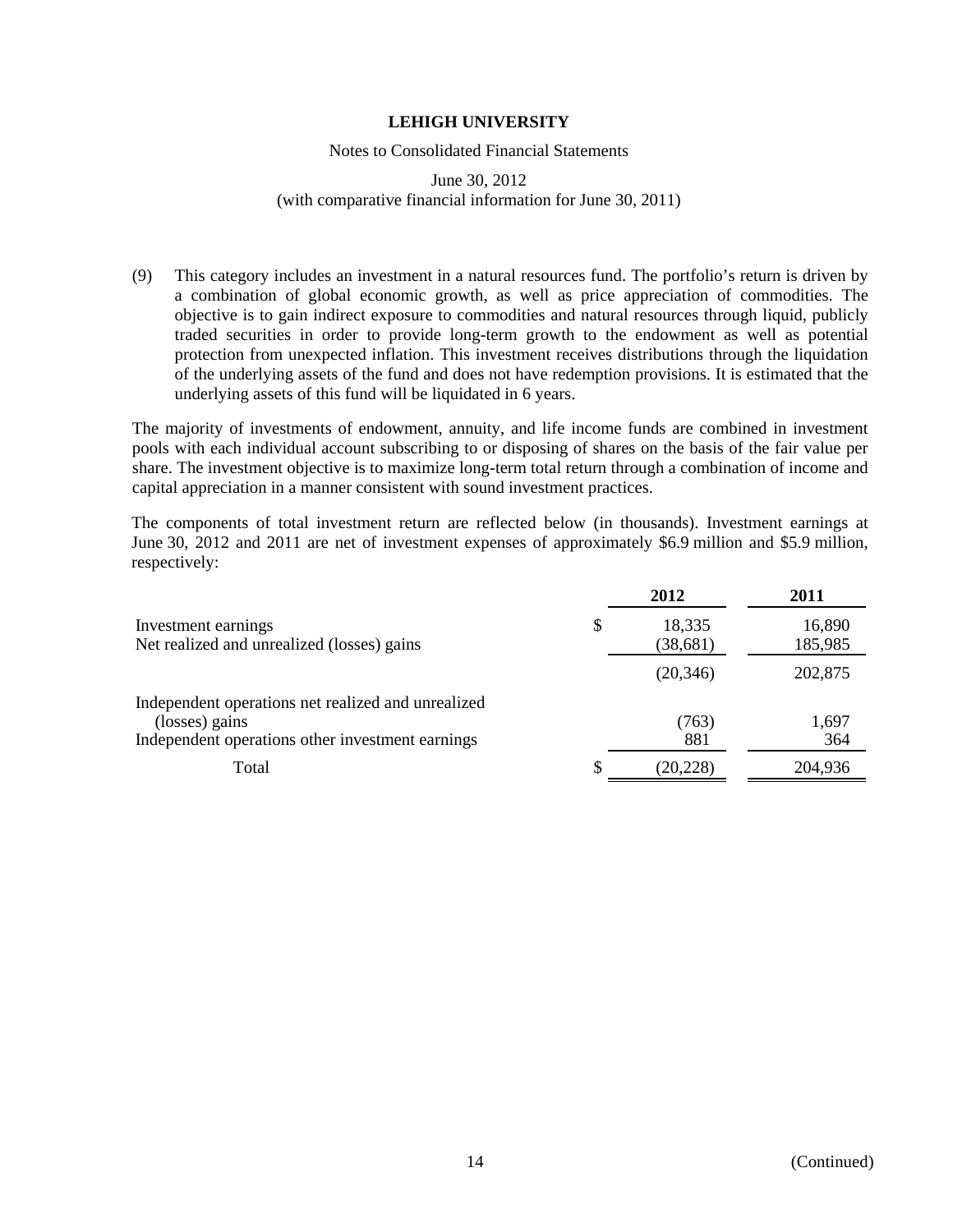Notes to Consolidated Financial Statements

June 30, 2012

(with comparative financial information for June 30, 2011)

Investment return, as reflected in the consolidated statement of activities, consists of the following components (in thousands):

| 2012      | 2011                        |
|-----------|-----------------------------|
|           |                             |
| 56,060    | 54,433                      |
|           | 6,886                       |
|           | 6,764                       |
| 69,875    | 68,083                      |
| 43        | 121                         |
| 881       | 364                         |
| 70,799    | 68,568                      |
|           |                             |
| 1,122     | 1,126                       |
| 162       | 182                         |
|           |                             |
|           | 133,484                     |
| (90, 221) | 134,792                     |
| (806)     | 1,576                       |
| (91,027)  | 136,368                     |
| (20, 228) | 204,936                     |
|           | 6,752<br>7,063<br>(91, 505) |

### **(3) Endowment Net Assets**

The University's endowment consists of approximately 2,400 individual funds established for a variety of purposes. Its endowment includes both donor-restricted funds and funds designated by the Board of Trustees to function as endowments (board-designated). Net assets associated with endowment funds are classified and reported based upon the existence or absence of donor-imposed restrictions.

Consistent with governing law, the University has interpreted relevant law as requiring the preservation of the fair value of the original gift as of the gift date of the donor-restricted endowment fund absent explicit donor stipulations to the contrary.

Commonwealth of Pennsylvania law permits the University to allocate to income each year a portion of the endowment net realized gains based on a minimum of 2% and a maximum of 7% of a three-year moving average of the market value of the endowed assets. Unless the terms of the gift instrument state otherwise, accumulated endowment net realized gains may be spent over time by the University. Therefore, in accordance with Commonwealth of Pennsylvania law regarding the investment of trust funds, gains on permanently restricted funds are classified as temporarily restricted net assets. Net realized and unrealized gains in excess of the spending policy are reflected as nonoperating investment return activity.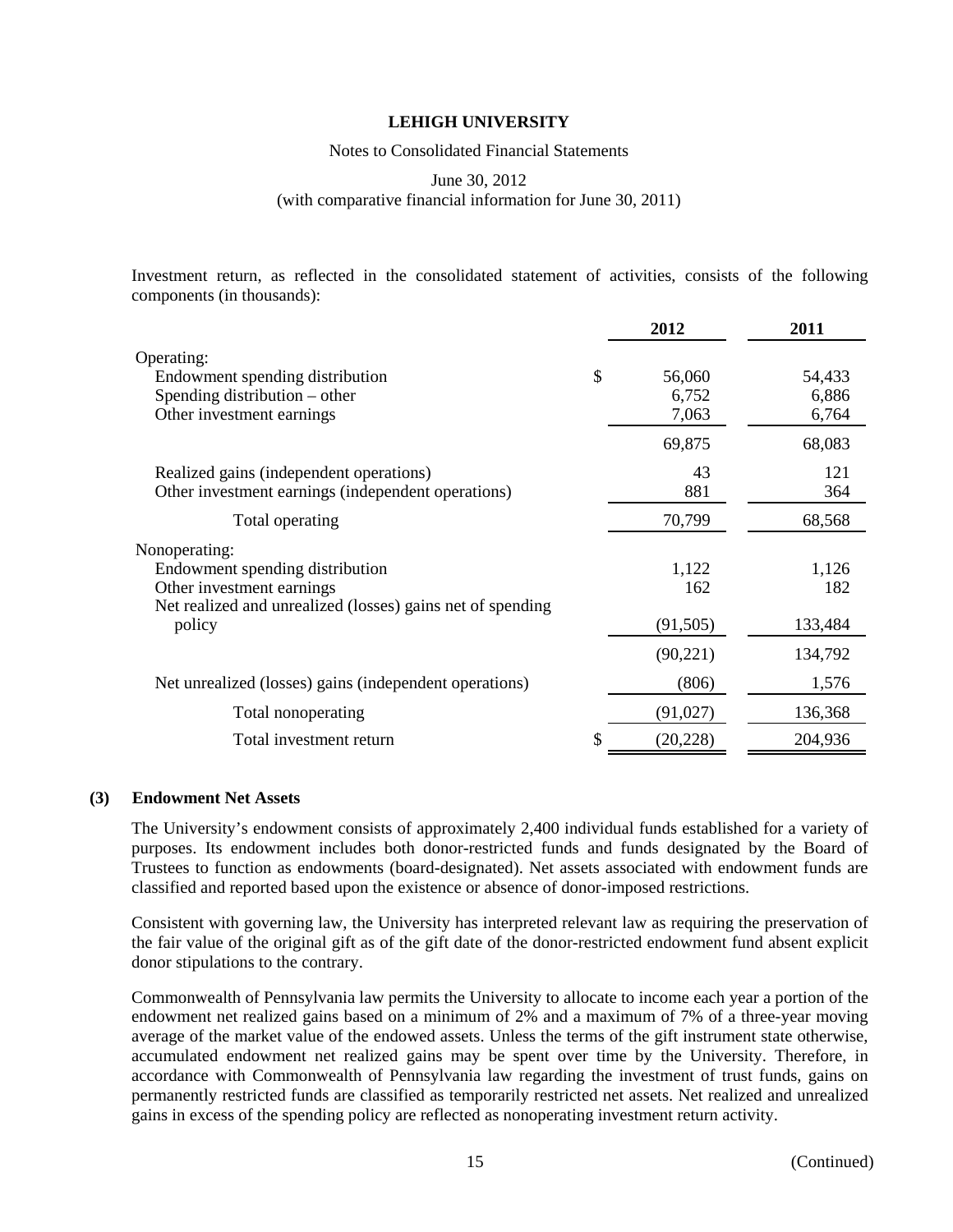Notes to Consolidated Financial Statements

### June 30, 2012 (with comparative financial information for June 30, 2011)

Endowment net asset composition as of June 30, 2012 (in thousands):

|                                              | <b>Unrestricted</b> | <b>Temporarily</b><br>restricted | <b>Permanently</b><br>restricted | <b>Total</b> |
|----------------------------------------------|---------------------|----------------------------------|----------------------------------|--------------|
| Donor-restricted endowment<br>funds (corpus) | \$<br>(25,080)      | 26,996                           | 382,373                          | 384.289      |
| Board-designated endowment                   |                     |                                  |                                  |              |
| funds (corpus)                               | 136,533             |                                  |                                  | 136,533      |
| Accumulated gains on endowment               |                     |                                  |                                  |              |
| funds                                        | 210,548             | 263,914                          |                                  | 474,462      |
| Total endowment net                          |                     |                                  |                                  |              |
| assets                                       | \$<br>322,001       | 290,910                          | 382,373                          | 995,284      |

Endowment net asset composition as of June 30, 2011 (in thousands):

|                                | <b>Unrestricted</b> | <b>Temporarily</b><br>restricted | <b>Permanently</b><br>restricted | <b>Total</b> |
|--------------------------------|---------------------|----------------------------------|----------------------------------|--------------|
| Donor-restricted endowment     |                     |                                  |                                  |              |
| funds (corpus)                 | \$<br>(11,993)      | 13,859                           | 367,154                          | 369,020      |
| Board-designated endowment     |                     |                                  |                                  |              |
| funds (corpus)                 | 133,366             |                                  |                                  | 133,366      |
| Accumulated gains on endowment |                     |                                  |                                  |              |
| funds                          | 211,826             | 317,733                          |                                  | 529,559      |
| Total endowment net            |                     |                                  |                                  |              |
| assets                         | \$<br>333,199       | 331,592                          | 367,154                          | 1,031,945    |

From time to time, the fair value of assets associated with individual donor-restricted endowment funds may fall below the original gift amount maintained as permanently restricted net assets. Deficiencies of this nature at June 30, 2012 and 2011 were \$25.1 million and \$12.0 million, respectively. Such deficiencies are recorded in unrestricted net assets. These deficiencies resulted from unfavorable market fluctuations that occurred after the investment of the new permanently restricted contributions.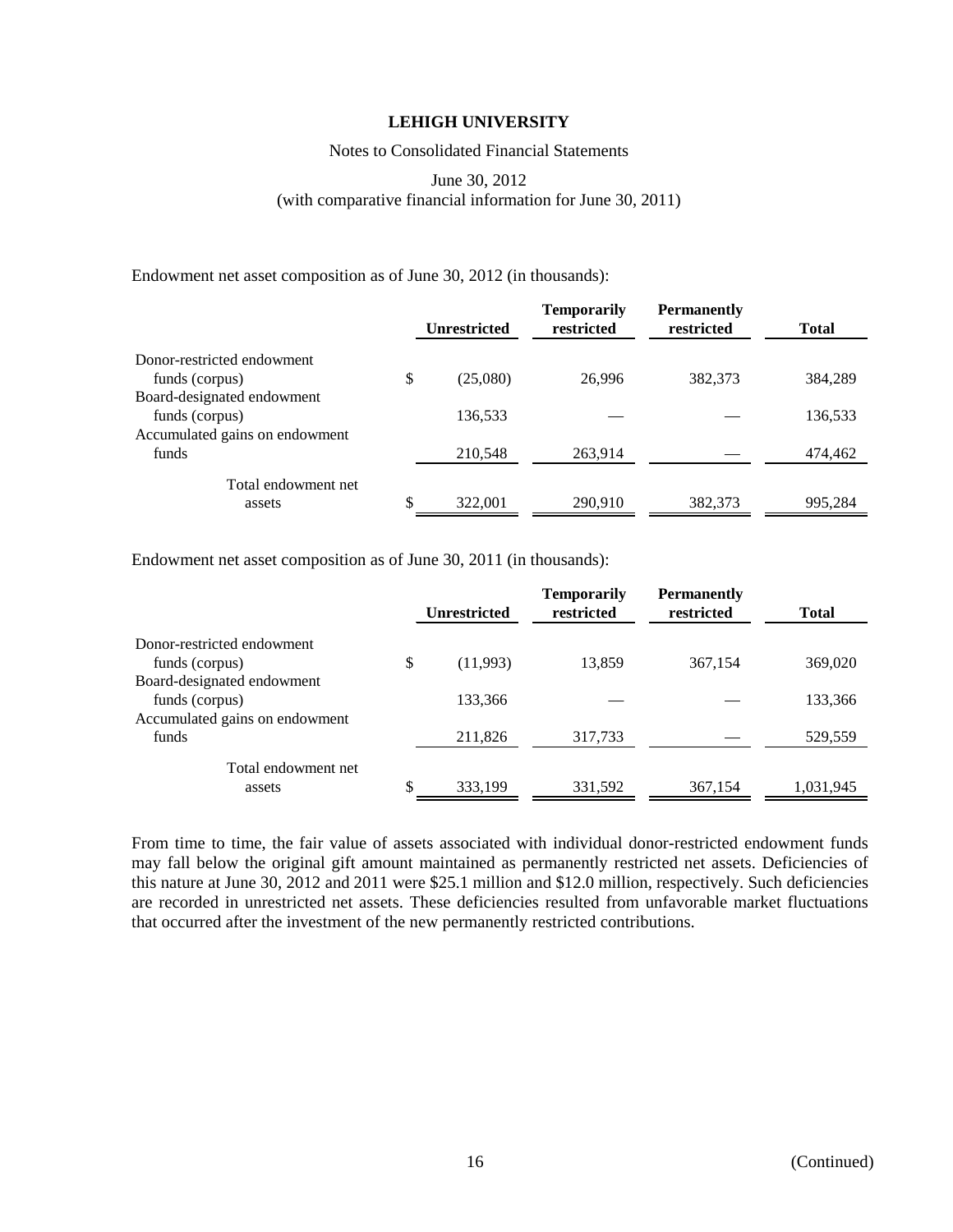Notes to Consolidated Financial Statements

June 30, 2012 (with comparative financial information for June 30, 2011)

Changes in endowment net assets for the year ended June 30, 2012 (in thousands):

|                                                                                                         | <b>Unrestricted</b>  | <b>Temporarily</b><br>restricted | <b>Permanently</b><br>restricted | <b>Total</b>         |
|---------------------------------------------------------------------------------------------------------|----------------------|----------------------------------|----------------------------------|----------------------|
| Net assets, June 30, 2011                                                                               | \$<br>333,199        | 331,592                          | 367,154                          | 1,031,945            |
| Investment return:<br>Investment income<br>Net (depreciation) appreciation                              | 16,266<br>(27, 051)  | 11<br>(11, 115)                  | 709<br>151                       | 16,986<br>(38, 015)  |
| Total investment return                                                                                 | (10, 785)            | (11, 104)                        | 860                              | (21,029)             |
| Contributions<br>Board designations/changes in                                                          | 3,039                |                                  | 14,449                           | 17,488               |
| donor intent                                                                                            | 15,493               | 65                               | (90)                             | 15,468               |
| Amounts appropriated for expenditure:<br>Endowment spending distribution<br>Endowment operating expense | (30, 354)<br>(3,185) | (26, 828)<br>(2,815)             |                                  | (57, 182)<br>(6,000) |
| Total amounts<br>appropriated for                                                                       |                      |                                  |                                  |                      |
| expenditure                                                                                             | (33,539)             | (29, 643)                        |                                  | (63, 182)            |
| Change in other endowment liabilities                                                                   | 14,594               |                                  |                                  | 14,594               |
| Total change in<br>endowment funds                                                                      | (11, 198)            | (40, 682)                        | 15,219                           | (36, 661)            |
| Net assets, June 30, 2012                                                                               | \$<br>322,001        | 290,910                          | 382,373                          | 995,284              |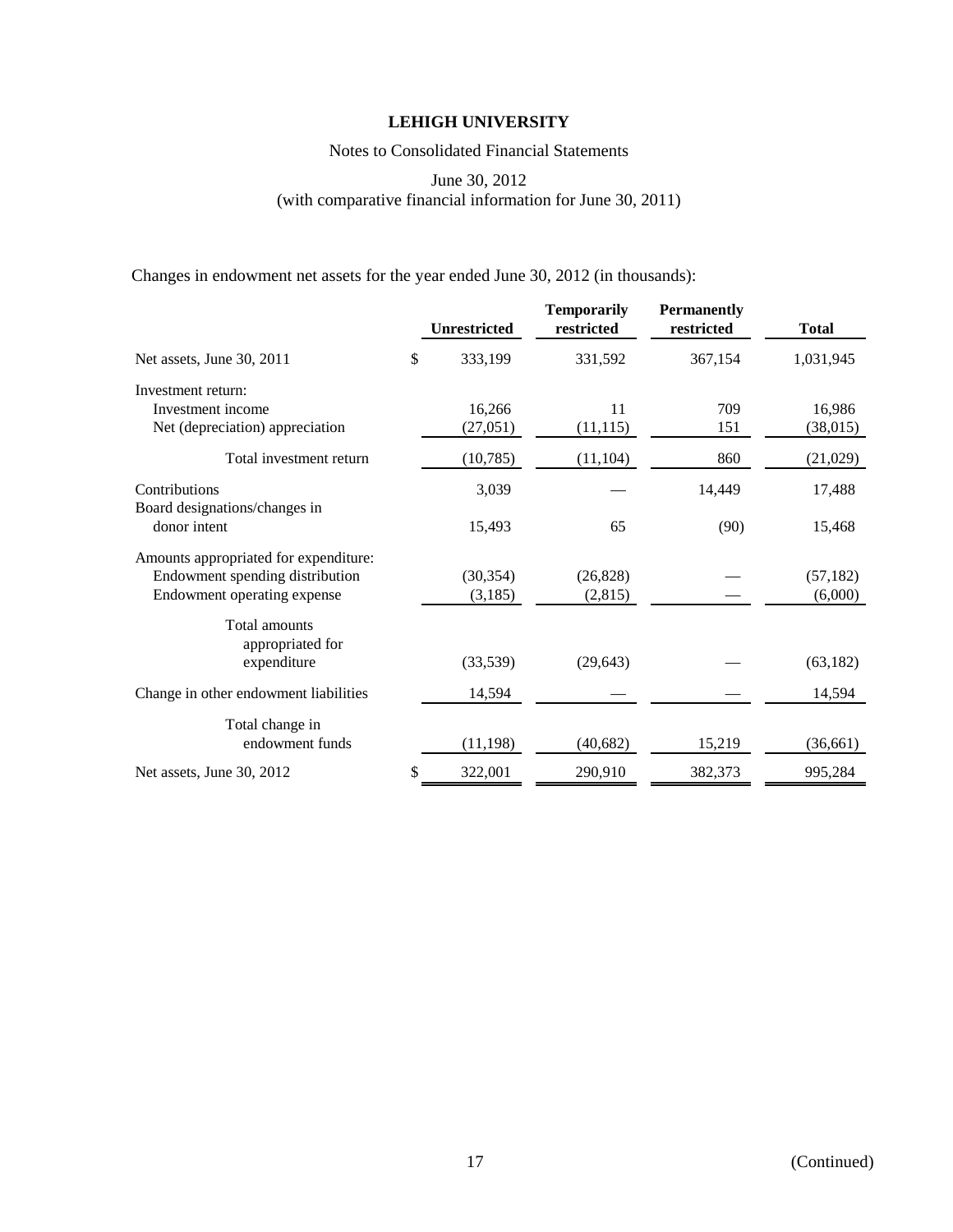Notes to Consolidated Financial Statements

June 30, 2012 (with comparative financial information for June 30, 2011)

Changes in endowment net assets for the year ended June 30, 2011 (in thousands):

|                                                                                                         | <b>Unrestricted</b> | <b>Temporarily</b><br>restricted | <b>Permanently</b><br>restricted | <b>Total</b>         |
|---------------------------------------------------------------------------------------------------------|---------------------|----------------------------------|----------------------------------|----------------------|
| Net assets, June 30, 2010                                                                               | \$<br>287,375       | 277,159                          | 344,055                          | 908,589              |
| Investment return:<br>Investment income<br>Net appreciation                                             | 14,644<br>77,506    | 8<br>85,309                      | 117<br>812                       | 14,769<br>163,627    |
| Total investment return                                                                                 | 92,150              | 85,317                           | 929                              | 178,396              |
| Contributions<br>Board designations/changes in                                                          | 3,827               | 2                                | 22,130                           | 25,959               |
| donor intent                                                                                            | 1,494               | (1, 452)                         | 40                               | 82                   |
| Amounts appropriated for expenditure:<br>Endowment spending distribution<br>Endowment operating expense | (28,690)<br>(2,739) | (26, 869)<br>(2,565)             |                                  | (55, 559)<br>(5,304) |
| Total amounts<br>appropriated for                                                                       |                     |                                  |                                  |                      |
| expenditure                                                                                             | (31, 429)           | (29, 434)                        |                                  | (60, 863)            |
| Change in other endowment liabilities                                                                   | (20, 218)           |                                  |                                  | (20, 218)            |
| Total change in<br>endowment funds                                                                      | 45,824              | 54,433                           | 23,099                           | 123,356              |
| Net assets, June 30, 2011                                                                               | \$<br>333,199       | 331,592                          | 367,154                          | 1,031,945            |

The University has an endowment spending policy based on 5% of a three-year moving average market value with a minimum increase of 0% per year and a maximum increase of 10% per year over the prior year's spending rate. The minimum increase of 0% was temporarily suspended in 2011 and 2012.

Any income earned in excess of the spending limit is reinvested while funds may be withdrawn from investment return earned in prior years if income is less than the spending policy provision. This is designed to insulate investment policy from budgetary pressures, and to insulate program spending from fluctuations in capital markets. Average annual spending rates per share for fiscal year 2012 and 2011 were 5.5% and 5.4%, respectively. For the fiscal years ended June 30, 2012 and 2011, gains of approximately \$52.8 million and \$52.5 million, respectively, were included in endowment earnings distributed in accordance with the spending policy.

The Prudent Investor Rule of the Commonwealth of Pennsylvania views investment prudence on the part of the fiduciary from the standpoint of the total portfolio. Therefore, any reasonable investment may be considered for endowment pool assets as long as the risk and return tradeoff of the entire portfolio is prudent. The University's investment policy includes a target asset allocation, well diversified among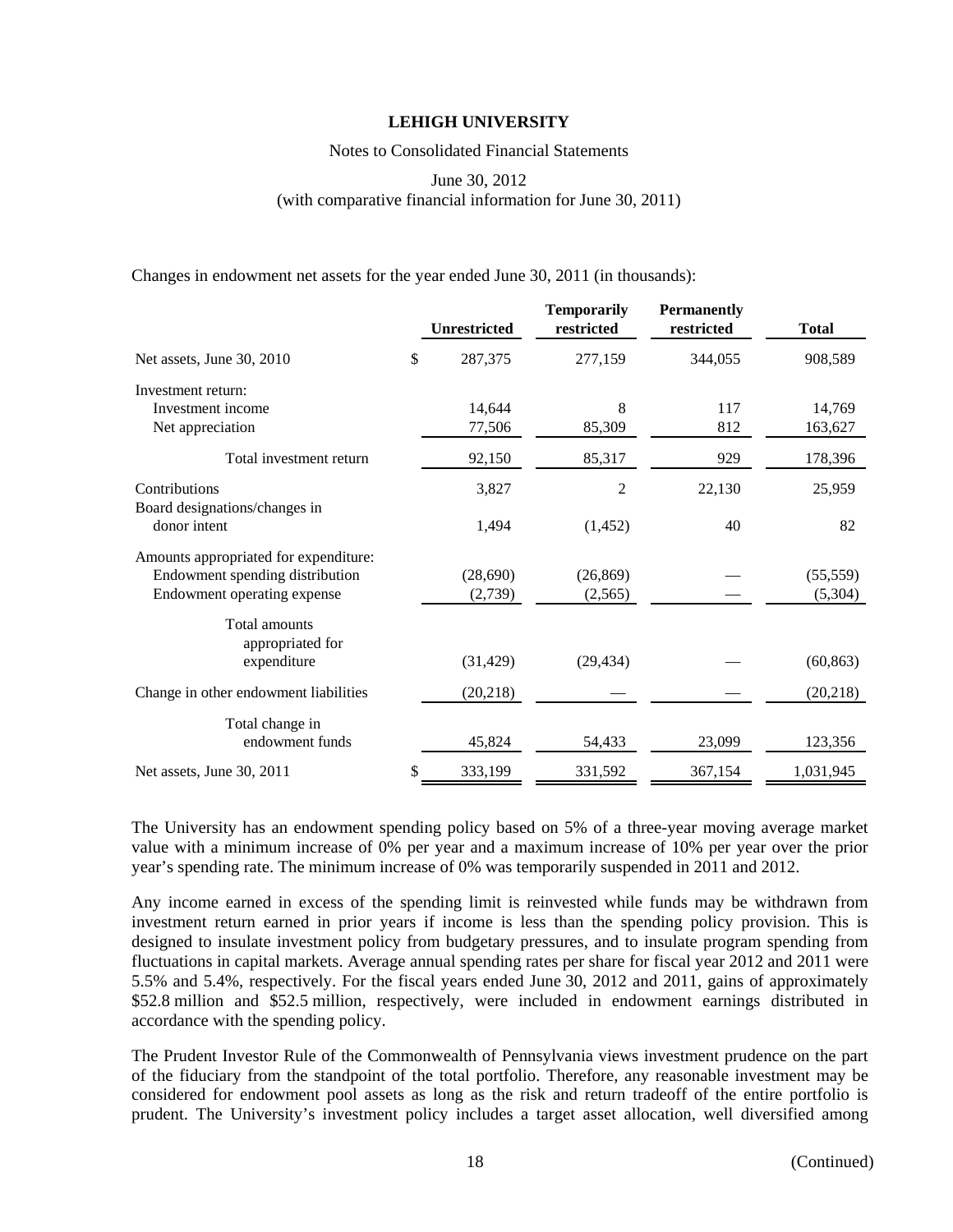### Notes to Consolidated Financial Statements

### June 30, 2012 (with comparative financial information for June 30, 2011)

suitable asset classes that is expected to generate, on average, the level of expected return necessary to meet endowment objectives at a responsible level of volatility consistent with achieving that return.

Endowment funds include funds actively managed by the University as part of a single commingled investment pool as well as a limited number of individual funds that are separately invested or held in trust by others. The principal financial objective of the endowment pool is that the real purchasing power of the endowment principal should be preserved and if possible enhanced to help ensure the University's financial future. The productivity of the endowment pool must strike a balance between the preservation of principal in real terms for perpetuity and supporting a spending policy that sustains the educational mission of the University. To monitor the effectiveness of the investment strategy of the endowment pool, performance goals are established to exceed the expected real rate of return, established benchmark indices, and the median return of comparable endowment funds.

### **(4) Accounts Receivable**

Accounts receivable at June 30, 2012 and 2011 (net of allowances for doubtful accounts) are as follows (in thousands):

|                           | 2012      | 2011   |
|---------------------------|-----------|--------|
| Accounts receivable, net: |           |        |
| Student accounts          | \$<br>797 | 764    |
| Grants and contracts      | 10,280    | 11,267 |
| Investment income         | 2,302     | 1,914  |
| Other                     | 4,178     | 5,236  |
|                           | 17,557    | 19,181 |

Allowances for doubtful accounts were \$1.8 million and \$1.7 million in 2012 and 2011, respectively.

#### **(5) Notes Receivable**

Notes receivable at June 30, 2012 and 2011 (net of allowances for doubtful accounts) are as follows (in thousands):

|                                        | 2012   | 2011   |
|----------------------------------------|--------|--------|
| Notes receivable, net:                 |        |        |
| Student loans                          | 7,844  | 8,206  |
| Notes issued by independent operations | 2,113  | 2,313  |
| Other                                  | 1,027  | 631    |
|                                        | 10,984 | 11.150 |

Certain loans have been designated as impaired when, based upon current information and events, it is probable that the University will be unable to collect all amounts due according to the contractual terms of the loan agreement. Interest income on student and other loans is recognized on a cash basis. Interest on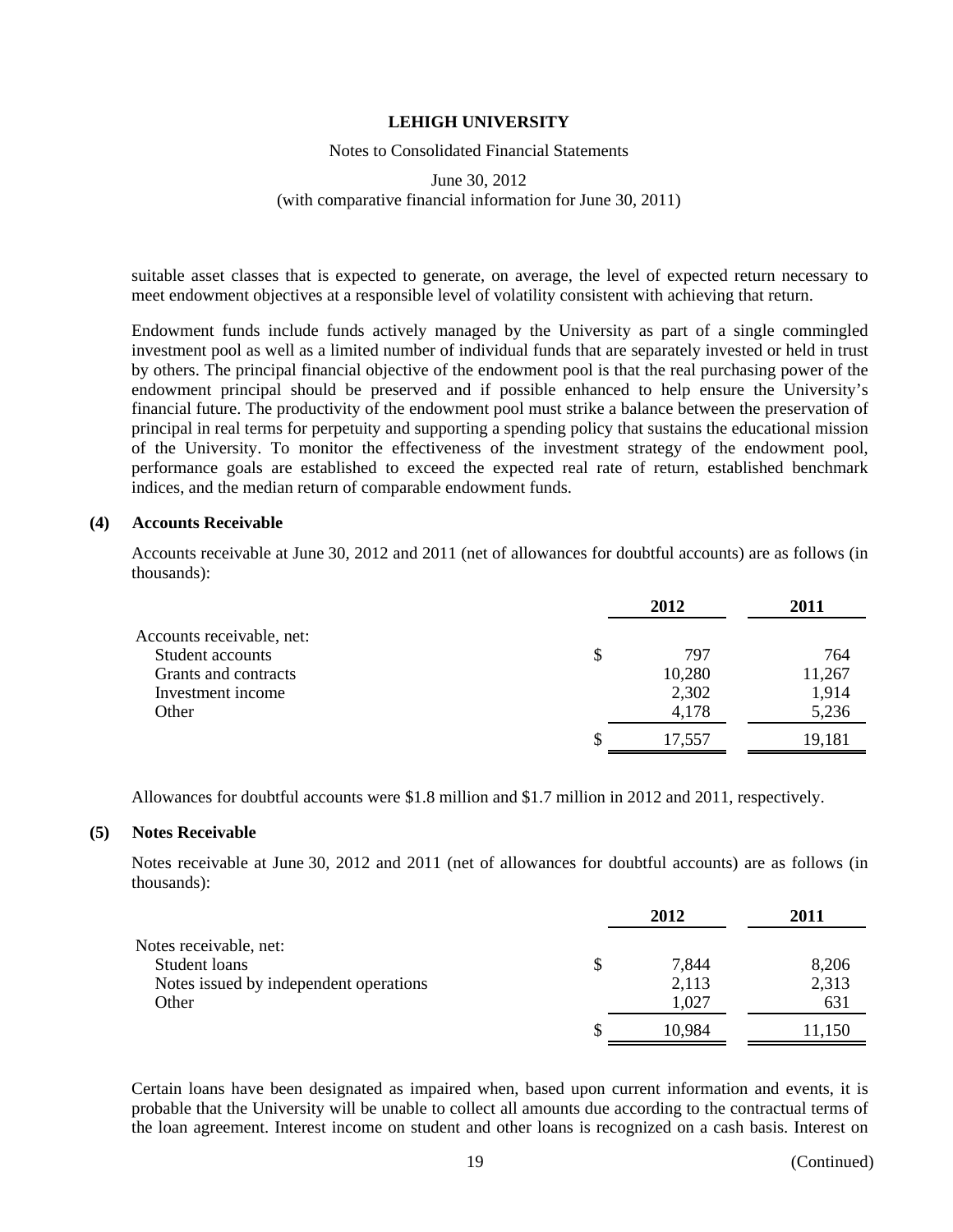### Notes to Consolidated Financial Statements

June 30, 2012

(with comparative financial information for June 30, 2011)

notes issued by independent operations is fully reserved or recorded on a cash basis. For the years ended June 30, 2012 and 2011, there were no sales of notes receivable. The following table provides additional detail concerning the University's notes receivable at June 30, 2012 and June 30, 2011 (in thousands):

|                                                       | 2012        | 2011    |
|-------------------------------------------------------|-------------|---------|
| Student and other loans:                              |             |         |
| Impaired receivable balance                           | \$<br>317   | 274     |
| Average balance impaired loans                        | 295         | 325     |
| Loans past due due 90 days or more and not designated |             |         |
| as impaired                                           | 509         | 605     |
| Allowance for doubtful loans at beginning of year     | \$<br>271   | 271     |
| Additions charged to bad debt expense                 | 40          | 74      |
| Write-downs charged against the allowance             | (40)        | (74)    |
| Recoveries of amounts previously charged off          |             |         |
| Allowance for doubtful accounts at end of year        | 271         | 271     |
| Notes issued by independent operations:               |             |         |
| Impaired receivable balance                           | \$<br>6,324 | 6,238   |
| Average balance impaired loans                        | 6,099       | 5,987   |
| Loans past due due 90 days or more and not designated |             |         |
| as impaired                                           |             | 33      |
| Allowance for doubtful loans at beginning of year     | \$<br>9,984 | 10,468  |
| Additions charged to bad debt expense                 | 1,572       | 1,711   |
| Write-downs charged against the allowance             | (1, 339)    | (1,594) |
| Recoveries of amounts previously charged off          | (382)       | (601)   |
| Allowance for doubtful accounts at end of year        | \$<br>9,835 | 9,984   |

### **(6) Land, Buildings, and Equipment, Net**

Land, buildings, and equipment are summarized as follows at June 30, 2012 and 2011 (in thousands):

|                                                                                           | 2012                               | 2011                         |
|-------------------------------------------------------------------------------------------|------------------------------------|------------------------------|
| Land and improvements<br><b>Buildings</b><br>Furniture, equipment, books, and collections | \$<br>49,992<br>510,292<br>179,878 | 48,002<br>481,996<br>178,229 |
| Construction in progress                                                                  | 22,067<br>762,229                  | 26,967<br>735,194            |
| Less accumulated depreciation                                                             | (408, 775)                         | (389, 238)                   |
| Total                                                                                     | 353,454                            | 345,956                      |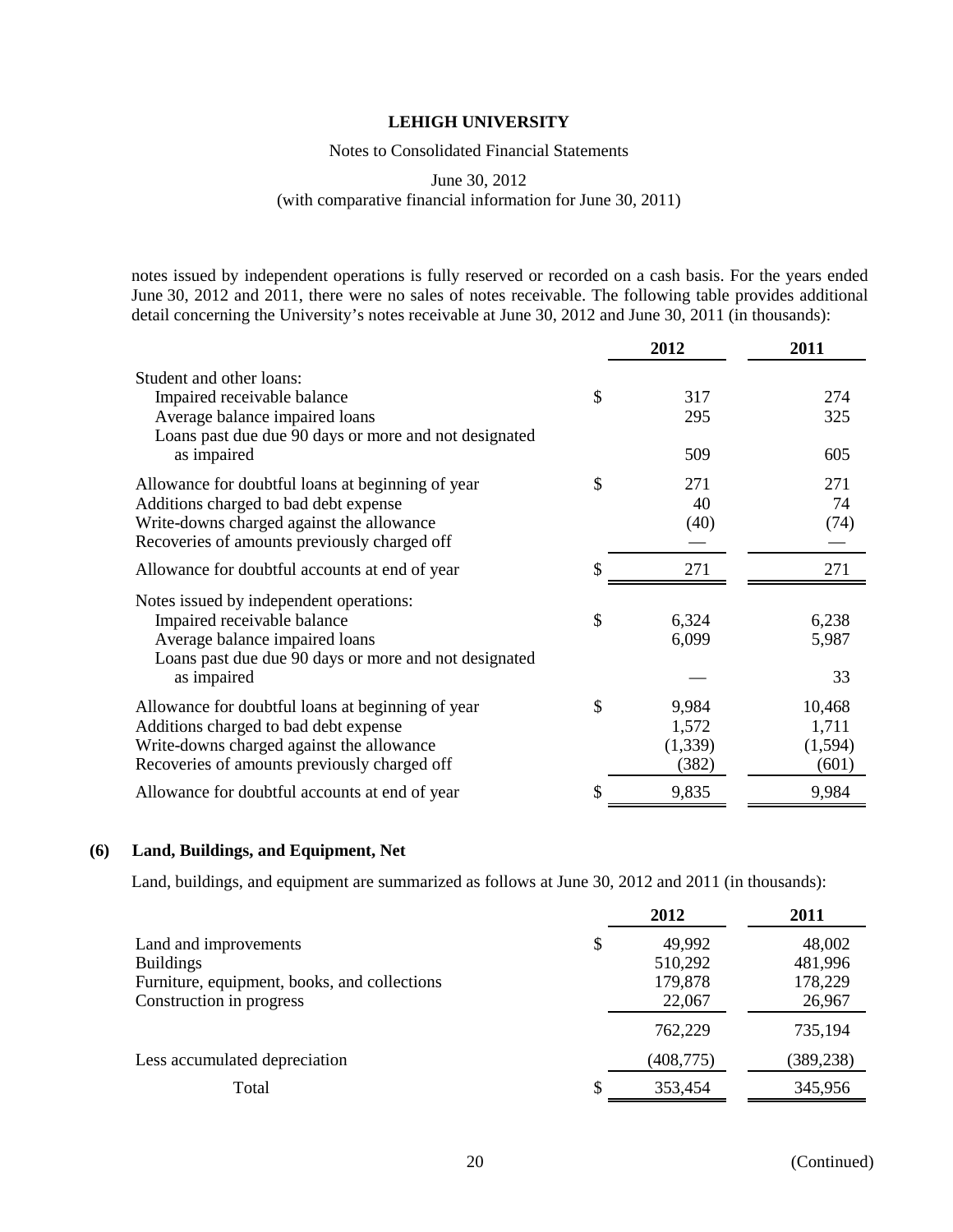### Notes to Consolidated Financial Statements

### June 30, 2012 (with comparative financial information for June 30, 2011)

Depreciation expense totaled \$24.3 million and \$22.9 million for the years ended June 30, 2012 and 2011, respectively.

### **(7) Contributions**

Unconditional promises to give are included in the consolidated financial statements as contributions receivable and revenue of the appropriate net asset category. Contributions arising from unconditional promises to give are recorded at fair value determined based on the present value of estimated future cash flows. Contributions receivable also include charitable remainder trusts where the University is not the trustee of the assets of the trust, but will receive a distribution upon its termination. The net present value of contributions receivable is calculated using a discount rate range of 2.24% to 6.5%. As of June 30, 2012, the University had outstanding pledges totaling \$4.9 million that were conditional. Unconditional promises are expected to be realized in the following periods (in thousands):

|                                                                                | 2012                             | 2011                       |
|--------------------------------------------------------------------------------|----------------------------------|----------------------------|
| In one year or less<br>Between one year and five years<br>More than five years | \$<br>11,720<br>22,008<br>28,631 | 23,010<br>25,258<br>27,735 |
|                                                                                | 62,359                           | 76,003                     |
| Less:<br>Unamortized discount<br>Allowance for uncollectible amounts           | (2,702)<br>(2, 468)              | (2,595)<br>(4, 851)        |
|                                                                                | 57,189                           | 68,557                     |

### **(8) Net Assets**

Temporarily restricted net assets include the following at June 30, 2012 and 2011 (in thousands):

|                                                  | 2012    | 2011    |
|--------------------------------------------------|---------|---------|
| Contributions receivable                         | 20,456  | 24,045  |
| Temporarily restricted endowment funds           | 26,721  | 13,663  |
| Life income funds                                | 2,852   | 3,010   |
| Accumulated gains on permanent endowment funds   | 264,189 | 317,929 |
| Other – related to time and purpose restrictions | 19,314  | 12,928  |
|                                                  | 333,532 | 371,575 |

Based upon spending restrictions in effect as of June 30, 2012, accumulated gains on permanent endowment funds are designated for the following future spending purposes: scholarships and fellowships 31%, professorships and chairs 12%, student loans 4%, no purpose restrictions 43%, and other restrictions 10%.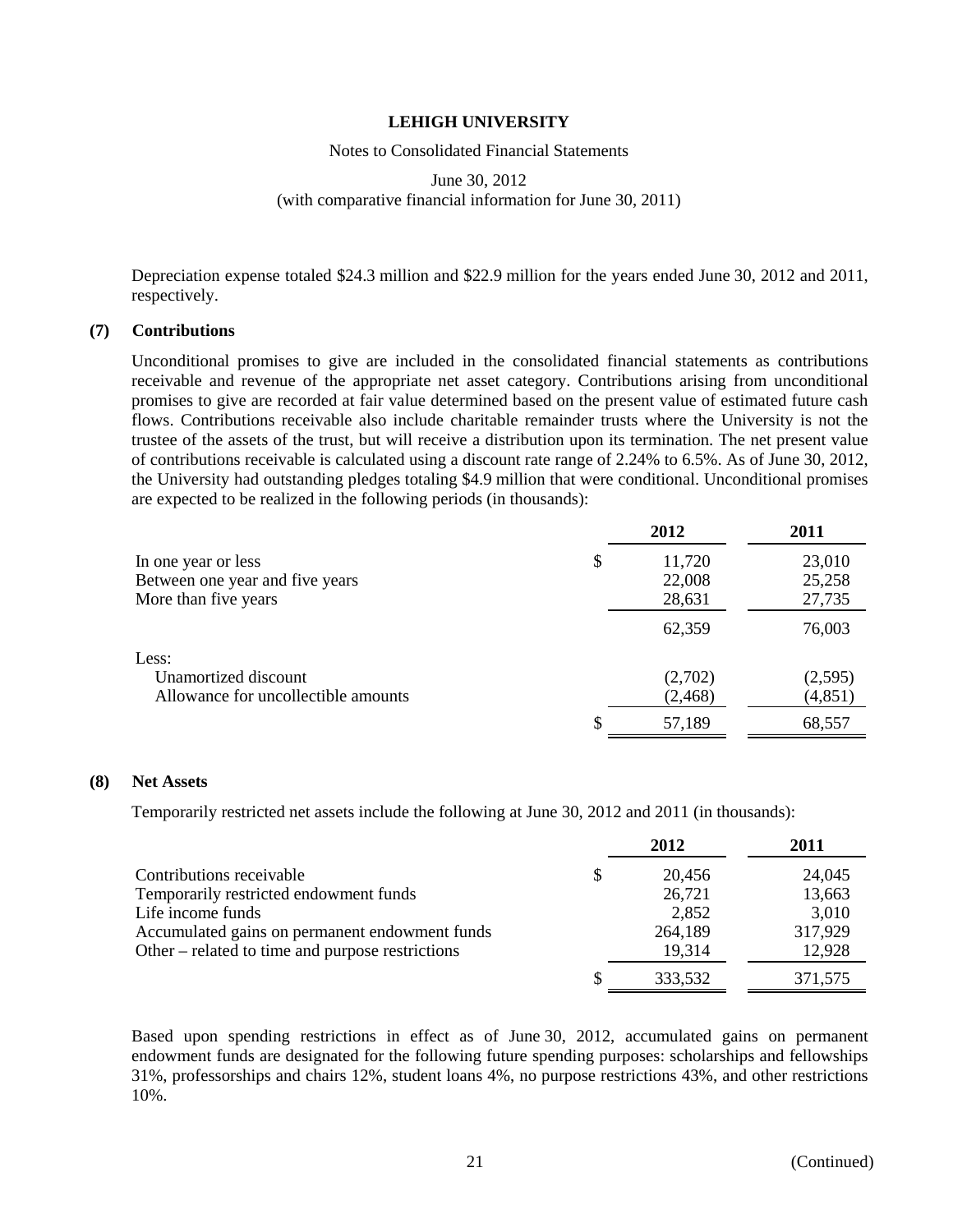Notes to Consolidated Financial Statements

### June 30, 2012 (with comparative financial information for June 30, 2011)

Permanently restricted net assets include the following at June 30, 2012 and 2011 (in thousands):

|                               |   | 2012    | 2011    |
|-------------------------------|---|---------|---------|
| Contributions receivable      | S | 15,078  | 13,637  |
| Permanent loan funds          |   | 12,673  | 11,467  |
| Annuity and life income funds |   | 43,803  | 45,183  |
| Permanent endowment funds     |   | 382,373 | 367,154 |
|                               |   | 453.927 | 437.441 |

Included in life income funds are \$1.1 million (temporarily restricted) and \$20.6 million (permanently restricted) net assets classified as contributions receivable on the consolidated statement of financial position.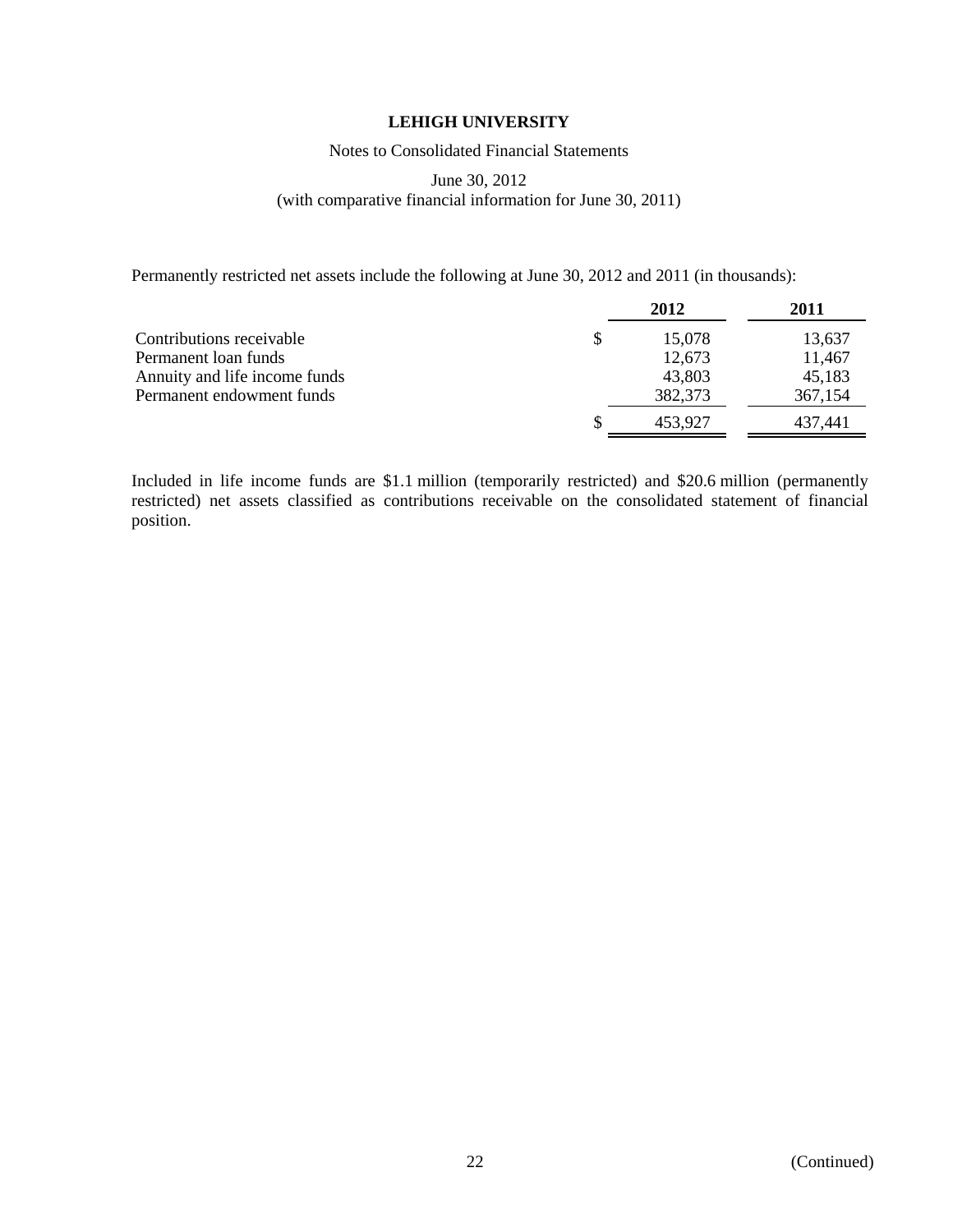Notes to Consolidated Financial Statements

June 30, 2012

(with comparative financial information for June 30, 2011)

### **(9) Bonds, Loans, and Notes Payable**

At June 30, 2012 and 2011, bonds, loans, and notes payable, including unamortized premiums and discounts, consisted of the following (in thousands):

|                                                                                                                                                                                                                                                                                                                                                                                 | 2012         | 2011   |
|---------------------------------------------------------------------------------------------------------------------------------------------------------------------------------------------------------------------------------------------------------------------------------------------------------------------------------------------------------------------------------|--------------|--------|
| Taxable Commercial Paper Series A, up to \$75 million,<br>weighted average interest rate of 0.17%, and average duration<br>of 73 days on June 30, 2012                                                                                                                                                                                                                          | \$<br>20,000 |        |
| Northampton County Higher Education Authority (NCHEA):<br>Series 1999 bonds; 5.25% to 5.5% tax-exempt revenue bonds                                                                                                                                                                                                                                                             |              | 5,140  |
| Northampton County General Purpose Authority (NCGPA):<br>Series 2000B bonds; tax-exempt variable rate revenue bonds,<br>\$25,000 due serially from December 1, 2003 to<br>December 1, 2030, variable rates of 0.17% and 0.12%<br>on June 30, 2012 and 2011, respectively; bonds are supported<br>with a standby bond purchase agreement, which expires on<br>September 16, 2013 | 20,240       | 20,875 |
| Series 2001 bonds; tax-exempt variable rate revenue bonds,<br>\$21,780 due serially from October 15, 2006 to October 15,<br>2019, variable rates of 0.17% and 0.12% on June 30, 2012<br>and 2011, respectively; bonds are supported with a<br>standby bond purchase agreement, which expires on<br>September 16, 2013                                                           | 20,860       | 21,060 |
| Series 2004 bonds; tax-exempt variable rate revenue bonds,<br>\$50,000 due serially from May 15, 2025 to May 15, 2034,<br>variable rates of 0.17% and 0.09% on June 30, 2012 and<br>2011, respectively; bonds are supported with a standby<br>bond purchase agreement, which expires on February 15,<br>2013                                                                    | 50,000       | 50,000 |
| Series 2006A bonds; tax-exempt variable rate revenue bonds,<br>\$16,820 due serially from November 15, 2007 to<br>November 15, 2021, variable rates of 0.17% and 0.12%<br>on June 30, 2012 and 2011, respectively                                                                                                                                                               | 16,240       | 16,355 |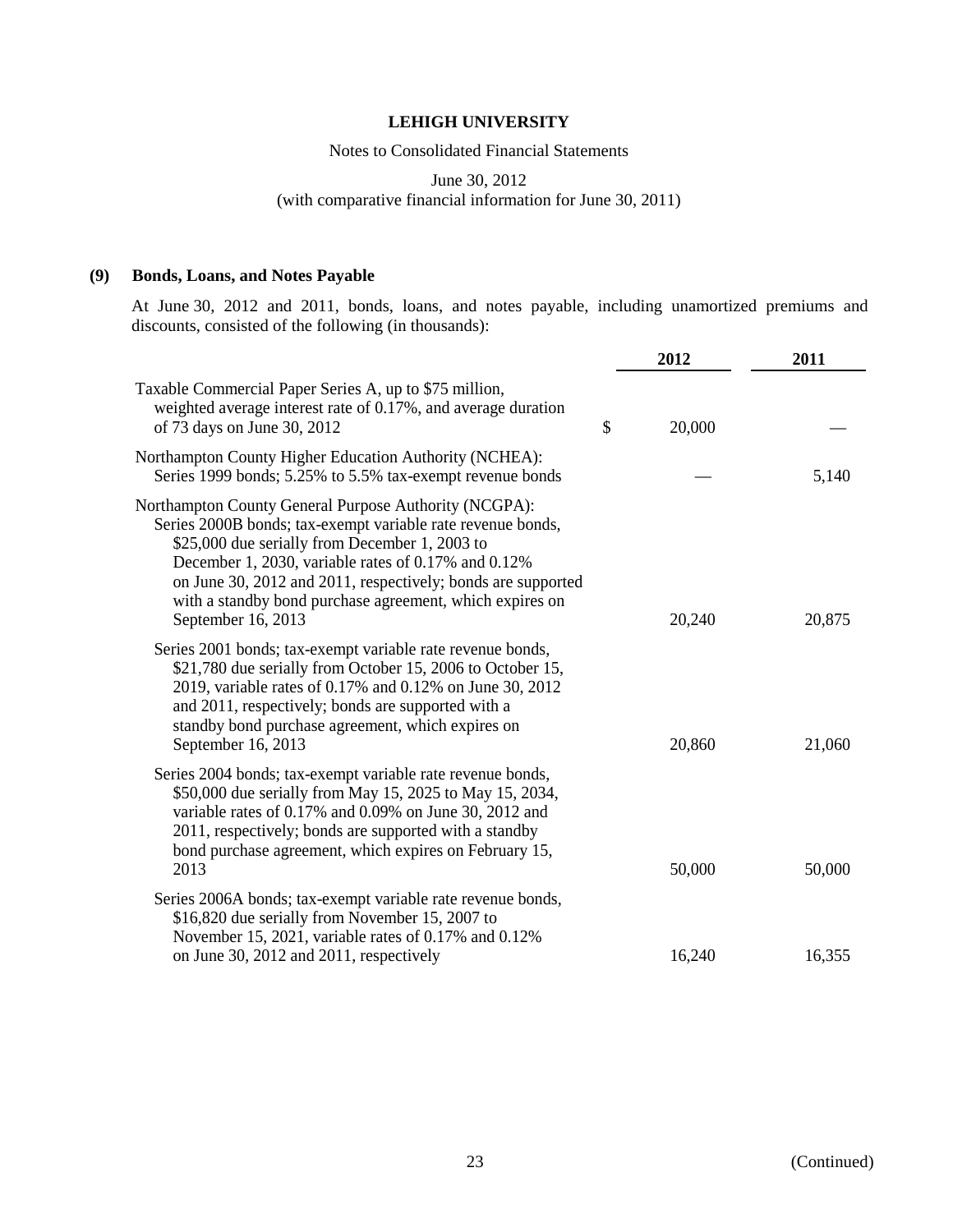Notes to Consolidated Financial Statements

June 30, 2012

(with comparative financial information for June 30, 2011)

|                                                                                                                                                                                                                                                                                                                                                                                                         | 2012          | 2011    |
|---------------------------------------------------------------------------------------------------------------------------------------------------------------------------------------------------------------------------------------------------------------------------------------------------------------------------------------------------------------------------------------------------------|---------------|---------|
| Series 2007 bonds; tax-exempt revenue bonds,<br>\$24,615 variable rate CPI bonds due serially from<br>November 15, 2019 to November 15, 2025, variable rates<br>of 3.83% and 3.86% on June 30, 2012 and 2011,<br>respectively; \$2,975 term bonds, 4.375%, due<br>November 15, 2031; \$26,335 term bonds, 4.5% due<br>November 15, 2036: Term bonds are insured by<br><b>MBIA</b> Insurance Corporation | \$<br>53,930  | 53,930  |
| Series 2009 bonds; 5.00% to 5.50% tax-exempt revenue<br>bonds, \$66,165 due serially from November 15, 2029 to<br>November 15, 2039                                                                                                                                                                                                                                                                     | 65,135        | 65,092  |
| Fixed rate taxable term loan issued by Bank of America, N.A.,<br>up to \$15,000, 2.61%, due December 23, 2018                                                                                                                                                                                                                                                                                           | 14,832        |         |
| Variable rate term loan with draw period issued by Wells Fargo<br>Bank to Lehigh University subsidiary BFTP, up to \$2,200<br>due December 31, 2011; LIBOR Market Index Rate plus 2.4%                                                                                                                                                                                                                  |               | 366     |
| Construction loan issued by Wells Fargo Bank as agent for<br>Lehigh Valley Economic Development Corporation Loan Pool<br>to Lehigh University subsidiary BFTP, up to \$5,000 due<br>May 7, 2015; LIBOR Market Index Rate plus 3.25% with a<br>floor of 5%; will convert to fixed rate term loan<br>September 10, 2012                                                                                   | 2,465         | 3,737   |
| Mortgage issued by First Keystone National Bank assumed by<br>Lehigh University subsidiary BFTP, \$528 due serially<br>from June 23, 2010 to September 23, 2025;<br>five-year United States Treasury Rate in effect at<br>September 10, 2010, 2015 and 2020 plus 3.25%                                                                                                                                  | 506           | 517     |
| Interest free loan issued by Columbia Alliance for Economic<br>Growth to Lehigh University subsidiary BFTP, \$250 due<br>serially from June 30, 2010 to June 30, 2016                                                                                                                                                                                                                                   | 150           | 175     |
|                                                                                                                                                                                                                                                                                                                                                                                                         | \$<br>264,358 | 237,247 |

Proceeds from all bonds, loans, and notes were used by the University to purchase land and buildings, construct or renovate facilities, upgrade computing and information service facilities, purchase equipment, and finance certain completed facilities. Payment of all outstanding tax-exempt bonds is secured by separate loan agreements between the University and the Northampton County General Purpose Authority (NCGPA). Each loan agreement is a general obligation of the University for which it has pledged its full faith and credit. In addition, the University has granted NCGPA a security interest in the University's gross revenues as defined in each loan agreement. Pursuant to the loan agreements, the University is required to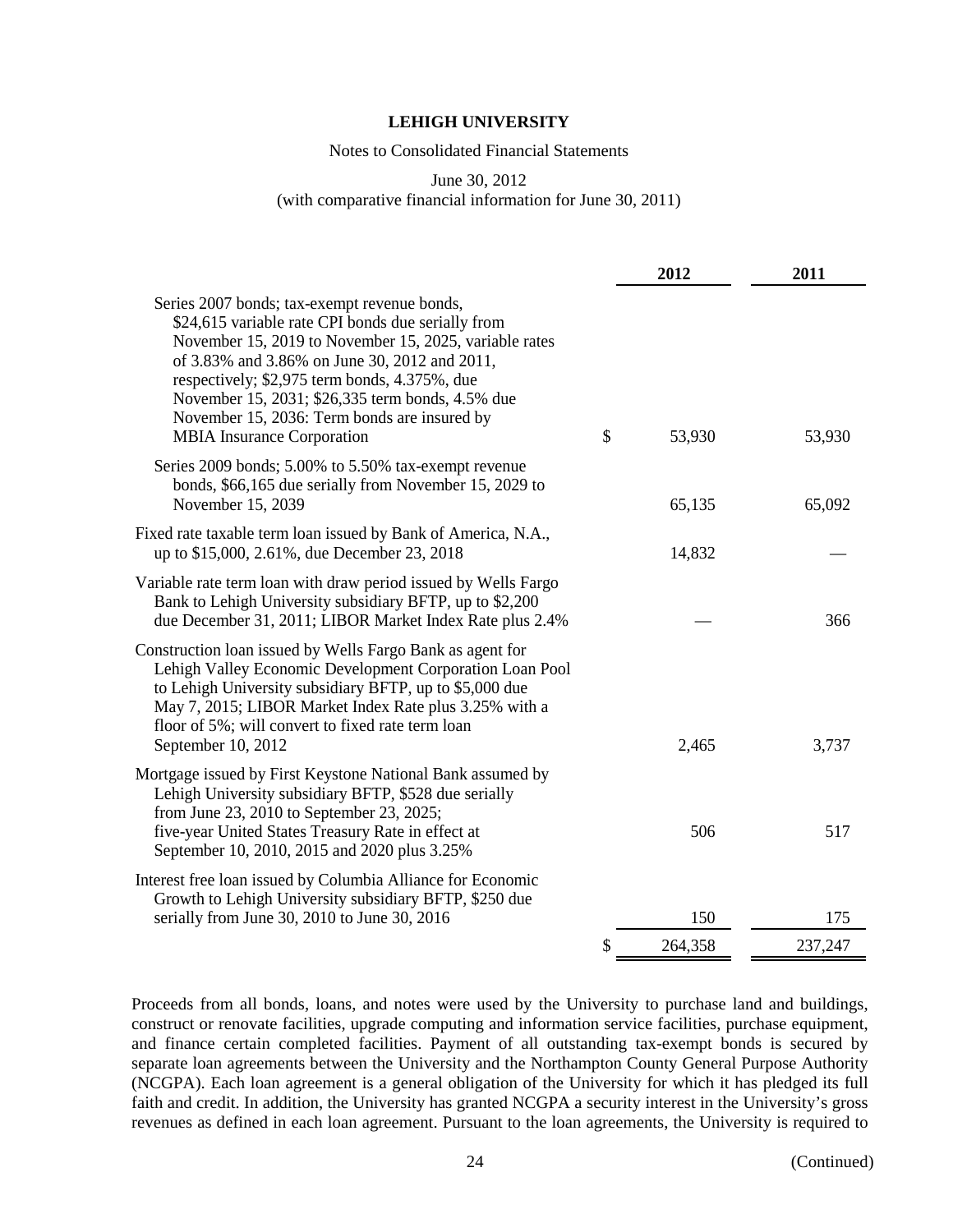#### Notes to Consolidated Financial Statements

### June 30, 2012 (with comparative financial information for June 30, 2011)

establish rates and charges sufficient to provide, in each fiscal year, for the payment of the University's operating expenses and debt service on its long-term indebtedness. The University may incur additional indebtedness under certain conditions described in the loan agreements and the bond indentures.

BFTP debt was used for the renovation of a new business incubator facility, a building purchase, and other building renovations. In addition, BFTP has a \$5 million line of credit with Wells Fargo Bank to support construction. The Wells Fargo loan and line of credit are subject to financial covenants requiring BFTP to maintain \$7 million in unencumbered liquid assets at all times.

At June 30, 2012, the aggregate annual maturities of long-term bonds, loans, and notes payable for the next five years and, thereafter, are as follows (in thousands):

| 2013       | 5,410   |
|------------|---------|
| 2014       | 5,595   |
| 2015       | 7,812   |
| 2016       | 5,880   |
| 2017       | 6,056   |
| Thereafter | 214,656 |

The Series of 2000B, 2001, 2004, and 2006A bonds bear interest at a weekly rate determined by the remarketing agent. The University may elect to convert to another variable rate mode or to a fixed mode as determined by the remarketing agent. The bondholders have a right to tender bonds at interest rate reset dates. The University entered into separate standby bond purchase agreements with banks to provide liquidity in case of tender of the 2000B, 2001, or 2004 bonds. These agreements expire prior to the maturity of the bonds and may be extended at the University's request. However, the banks have no obligation to agree to the extended purchase period.

The University serves as the liquidity facility for its 2006A bonds and the Commercial Paper program. As of June 30, 2012, Lehigh estimates that \$62 million of liquid assets were available on a same day basis and an additional \$148 million was available within 30 days.

The fair value of the University's tax-exempt debt, estimated based on current rates offered for similar issues with similar security, terms, and maturities, approximates \$236 million and \$233 million at June 30, 2012 and 2011, respectively.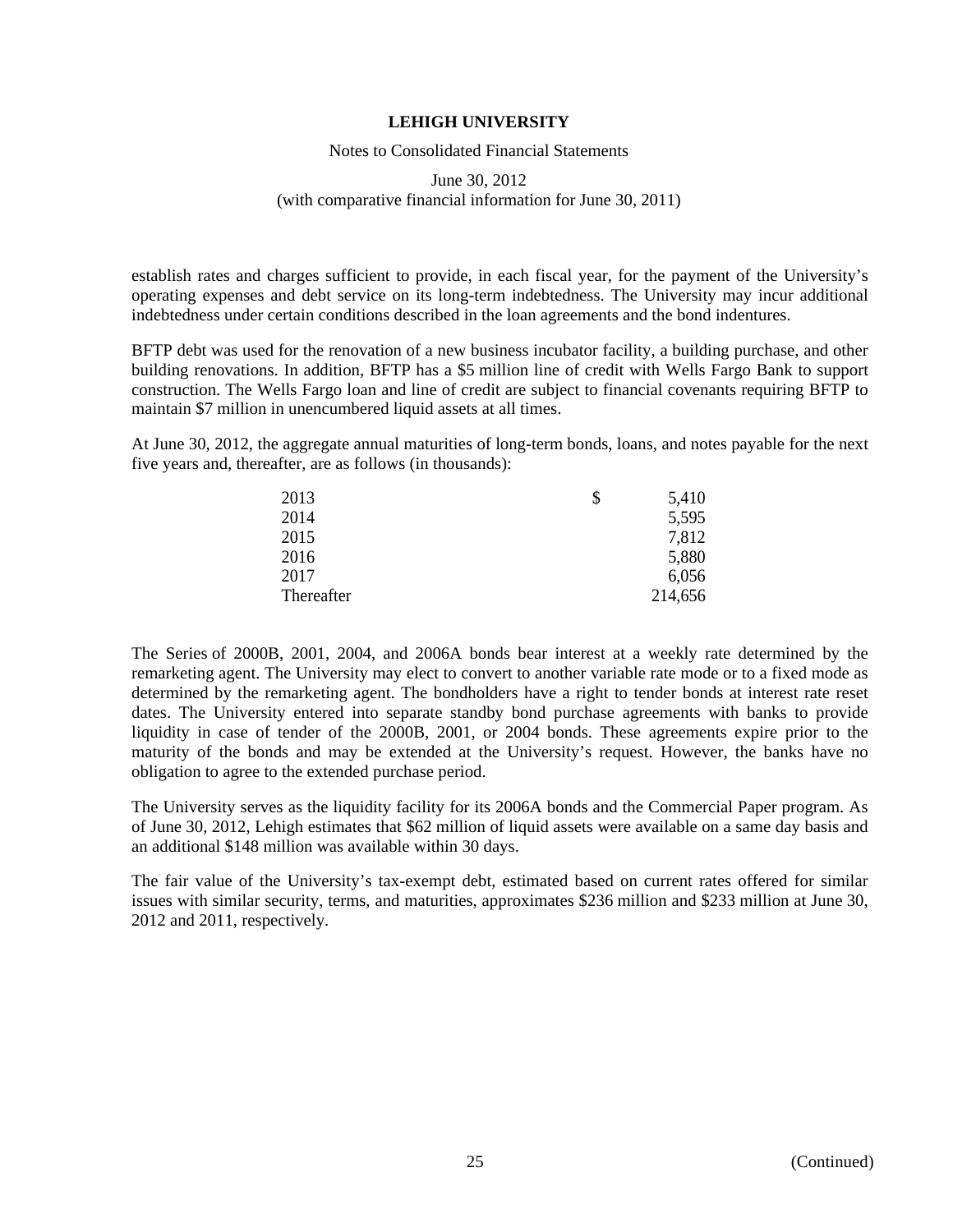#### Notes to Consolidated Financial Statements

### June 30, 2012 (with comparative financial information for June 30, 2011)

As a component of the tax-exempt debt portfolio, the University entered into interest rate swap agreements that effectively convert certain variable rate revenue bond obligations to fixed rates or reduce the University's effective interest rate. As of June 30, 2012, the rate swaps are classified as level 2 fair value financial instruments. Significant terms of each of the swap agreements are as follows (in thousands):

| <b>Series</b>  | Counterparty                 | <b>E</b> ffective<br>date | Current<br>notional<br>amount | University<br>pays                            | University<br>receives                         | <b>Expiration</b><br>date        |
|----------------|------------------------------|---------------------------|-------------------------------|-----------------------------------------------|------------------------------------------------|----------------------------------|
| 2000B bonds    | JPMorgan Chase<br>Bank, N.A. | \$<br>12/7/2000           | 20,240                        | 4.530%                                        | $67\%$ of USD-<br>1 month<br>LIBOR-BBA         | 12/1/2030                        |
| 2001 bonds     | JPMorgan Chase<br>Bank, N.A. | 9/4/2001                  | 20,860                        | 4.400                                         | $67\%$ of USD-<br>1 month<br>LIBOR-BBA         | 10/15/2019                       |
| $2004$ bonds   | Wells Fargo<br>Bank, N.A.    | 12/18/2008                | 50,000                        | 1.953                                         | 67% of USD-<br>3 month<br>LIBOR-BBA            | 5/15/2034                        |
| 2006A bonds    | JPMorgan Chase<br>Bank, N.A. | 8/24/2006                 | 16,265                        | 3.392                                         | 67% of USD-<br>1 month<br>LIBOR-BBA            | 11/15/2021                       |
| 2007 CPI bonds | JPMorgan Chase<br>Bank, N.A. | 2/1/2007                  | 24,615                        | 3.980 to<br>4.100                             | Variable rate<br>based on<br>CPI-U             | Various<br>through<br>11/15/2025 |
| 2009 bonds     | Wells Fargo<br>Bank, N.A.    | 3/19/2009                 | 66,165                        | <b>USD-SIFMA</b><br>Mun ici pal<br>Swap Index | 67% of USD-<br>3 month<br>LIBOR-BBA<br>plus 1% | 11/15/2039                       |
|                |                              | \$                        | 198,145                       |                                               |                                                |                                  |

#### **(10) Derivative Instruments (In millions)**

The University employs derivatives, primarily interest rate swap agreements, to manage interest rate risk associated with outstanding debt.

|                               | Balance<br>sheet<br>location | <b>Location of</b><br>gain(loss)                                             | Fair value 2012 | Fair value 2011 | <b>Amount of</b><br>loss 2012 | <b>Amount of</b><br>gain 2011 |
|-------------------------------|------------------------------|------------------------------------------------------------------------------|-----------------|-----------------|-------------------------------|-------------------------------|
| Interest rate swap agreements | Other liabilities            | Nonoperating<br>activity – Change<br>in fair value of<br>interest rate swaps | (10.9)          | (0.8)           | (10.1)                        | 5.3                           |

The University's interest rate swap agreements contain provisions that require the University's debt to maintain an investment grade credit rating from each of the major credit rating agencies. If the University's debt were to fall below investment grade, it would be a violation of these provisions, and the counterparties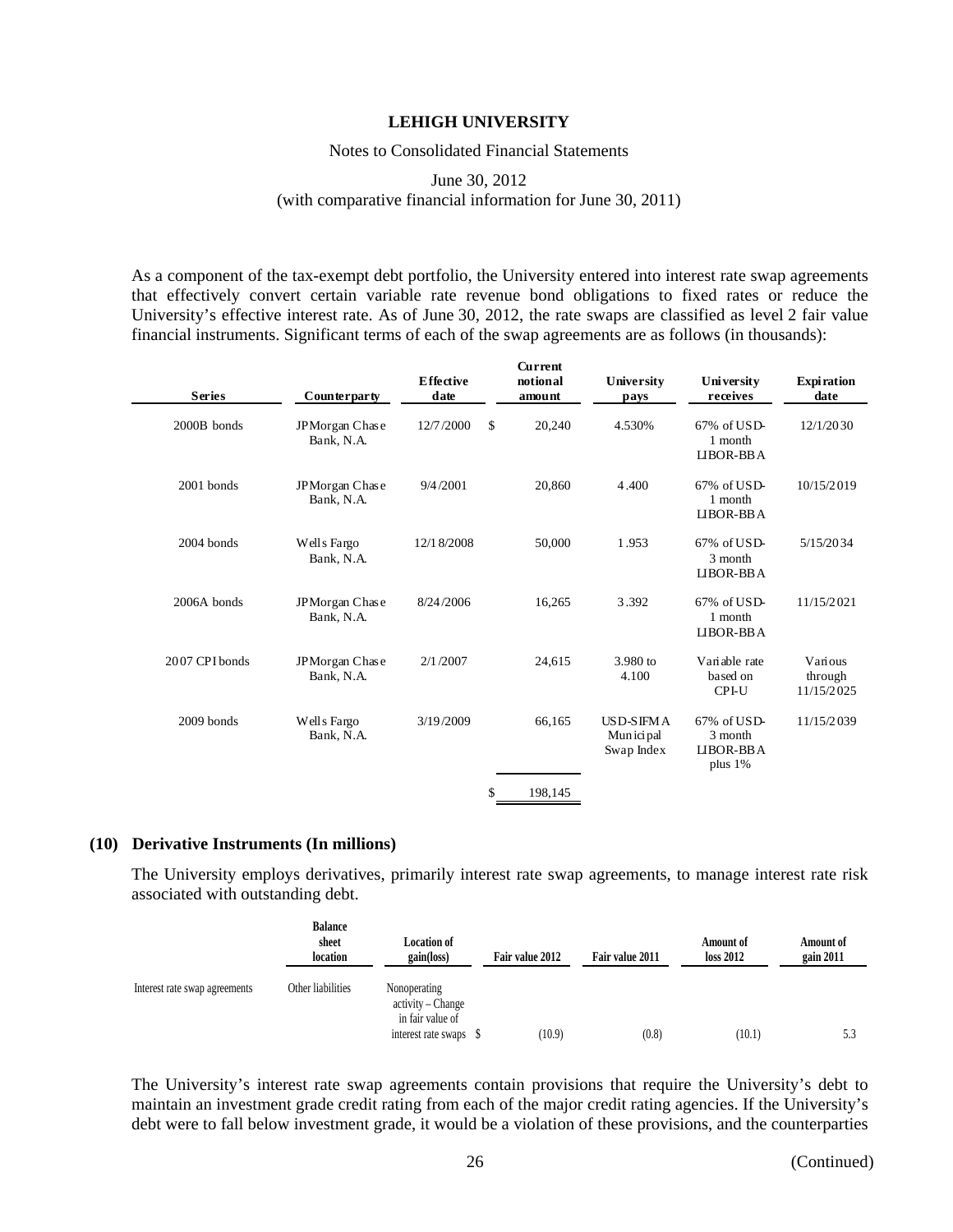#### Notes to Consolidated Financial Statements

### June 30, 2012 (with comparative financial information for June 30, 2011)

to the rate swap agreement could request next-day full collateralization on all rate swaps in net liability positions. To date, the University has not posted collateral for any rate swap agreements. If the credit-risk related contingent features underlying these agreements were triggered on June 30, 2012, the University would be required to post an additional \$15.1 million of collateral to its counterparties.

### **(11) Postretirement and Postemployment Benefits Other than Pensions**

The University pays for a portion of the cost of medical insurance for retired employees and their eligible dependents. During fiscal year 2012, the University reimbursed retirees a maximum of \$83.70 per month for premium expenses, or a total of \$689,000 (as compared to \$685,000 in fiscal year 2011). The maximum monthly reimbursement amount will increase each year at the lesser of medical Consumer Price Index (CPI) or 8%. These postretirement medical benefits accrue from the later of date of hire or age 30. The University uses a July 1 measurement date for its plan. Summarized plan information is stated below (in thousands):

The following shows the reconciliation of the beginning and ending balances of the benefit obligation (in thousands):

|                                              | 2012    | 2011   |
|----------------------------------------------|---------|--------|
| Benefit obligation at beginning of year<br>S | 33,840  | 31,573 |
| Service cost                                 | 1,310   | 1,235  |
| Interest cost                                | 1,800   | 1,587  |
| Actuarial gain                               | (1,110) |        |
| Assumption changes                           | 2,246   | 130    |
| Benefits paid                                | (689)   | (685)  |
| S<br>Benefit obligation at end of year       | 37,397  | 33,840 |

The following table sets forth the status of the plan, which is unfunded, at June 30, 2012 and 2011:

|                                                | 2012         | 2011   |
|------------------------------------------------|--------------|--------|
| Accumulated postretirement benefit obligation: |              |        |
| Retirees                                       | \$<br>12,021 | 8,931  |
| Fully eligible active plan participants        | 11,803       | 10,441 |
| Other active plan participants                 | 13,573       | 14,468 |
| Total                                          | 37,397       | 33,840 |
| Plan assets at fair value                      |              |        |
| Accumulated postretirement benefit liability   | 37,397       | 33,840 |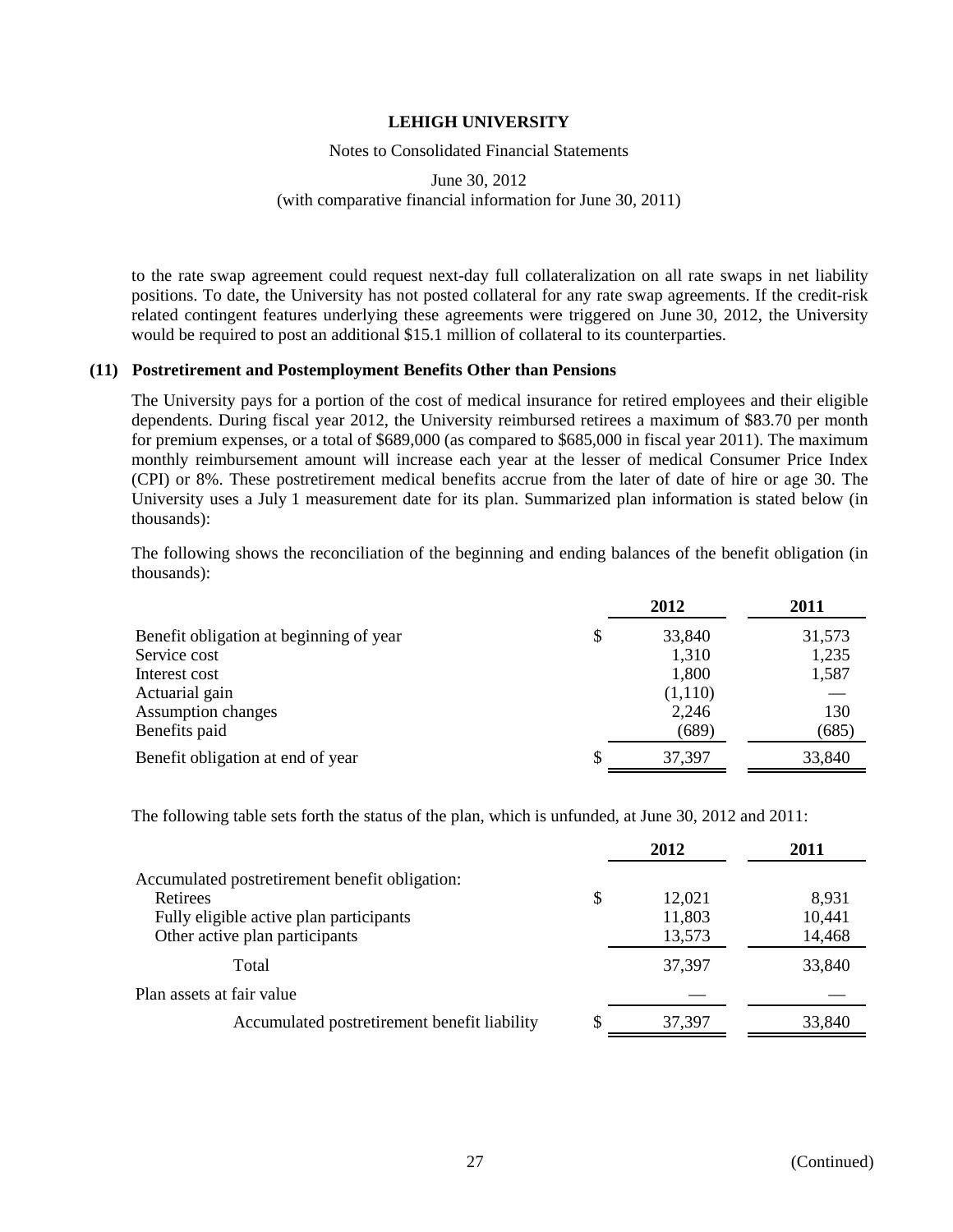Notes to Consolidated Financial Statements

## June 30, 2012 (with comparative financial information for June 30, 2011)

Weighted average assumptions for the years ended June 30, 2012 and 2011 are as follows:

|                                                            | 2012        | 2011        |
|------------------------------------------------------------|-------------|-------------|
| Discount rate for net periodic postretirement benefit cost | 5.40%       | 5.10%       |
| Discount rate for accumulated postretirement benefit       |             |             |
| obligation                                                 | 4.50        | 5.40        |
| Maximum increase in reimbursement rate                     | lesser of   | lesser of   |
|                                                            | medical CPI | medical CPI |
|                                                            | or $8%$     | or $8%$     |

Assumed healthcare cost trend rate at June 30, 2012 and 2011 is as follows:

|                                                  | 2012  | 2011  |
|--------------------------------------------------|-------|-------|
| Healthcare cost trend rate assumed for next year | 5.00% | 5.00% |
| Rate to which the cost trend rate is assumed to  |       |       |
| decline (ultimate rate)                          | 5.00  | 5.00  |
| Year that ultimate rate is reached               | N/A   | N/A   |

Impact of 1% increase in assumed healthcare cost trend rates at June 30, 2012 and 2011 is as follows (in thousands):

|                                                           | 2012  | 2011  |
|-----------------------------------------------------------|-------|-------|
| Increase in accumulated postretirement benefit obligation | 7.438 | 6.314 |
| Increase in net periodic postretirement benefit cost      |       | 623   |

Estimated future University contributions reflecting expected future service are as follows (in thousands):

| Fiscal year ending June 30: |   |       |
|-----------------------------|---|-------|
| 2013                        | S | 788   |
| 2014                        |   | 868   |
| 2015                        |   | 939   |
| 2016                        |   | 1,020 |
| 2017 through 2022           |   | 8,513 |

### **(12) Retirement Plans**

The University provides pensions to substantially all salaried faculty and staff who are 35 years old or who have reached age 21 and completed two years of service under a noncontributory defined contribution plan with Teacher's Insurance and Annuity Association/College Retirement Equities Fund. Plan contributions vest immediately and are based on a percent of salary. Total pension expense for this plan totaled \$12.0 million and 11.6 million in 2012 and 2011, respectively.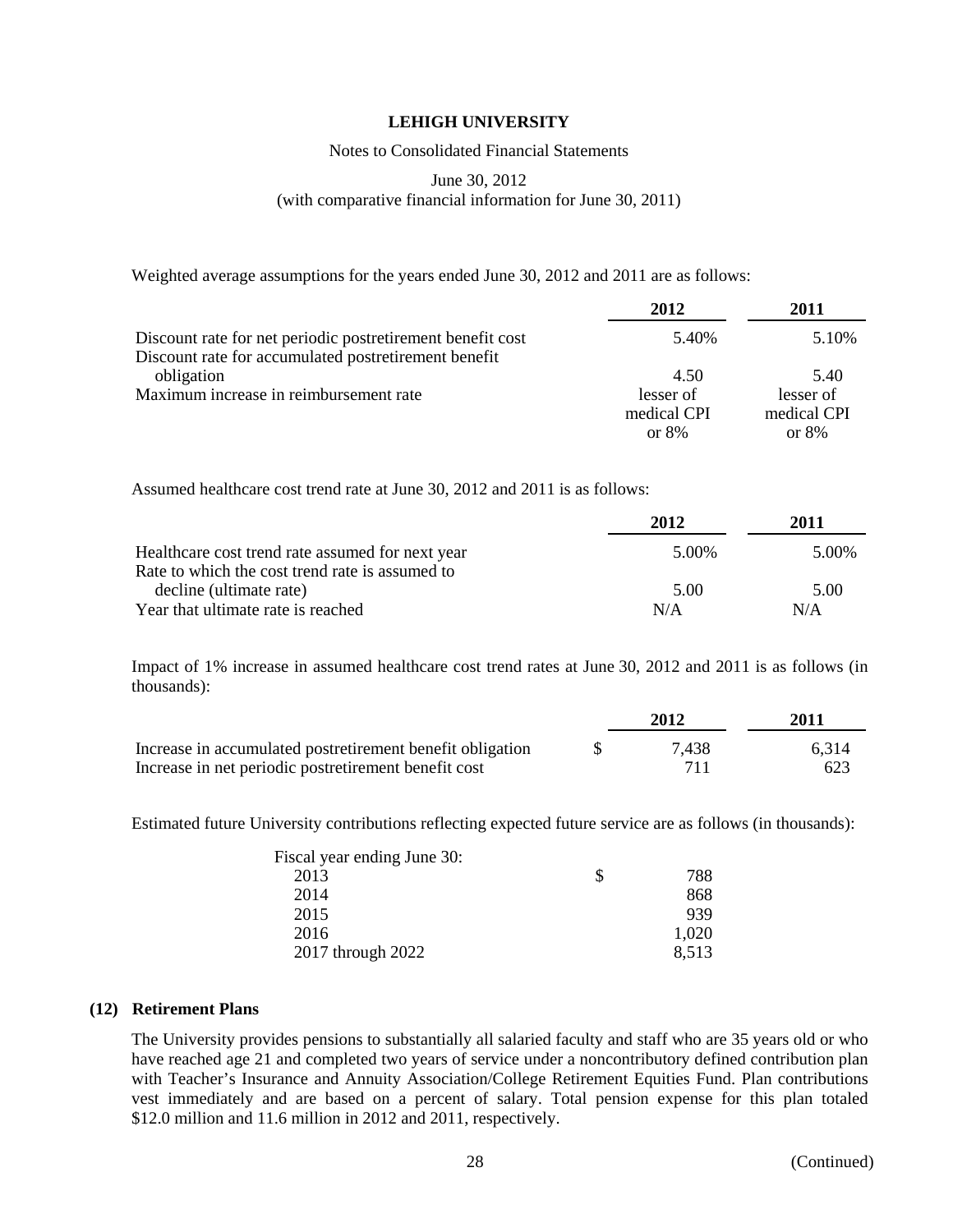Notes to Consolidated Financial Statements

June 30, 2012 (with comparative financial information for June 30, 2011)

### **(13) Grants and Contracts**

The University receives grant and contract revenue from various government agencies and private sources for the support of research, training, and other sponsored programs. Revenues associated with the direct costs of these programs are recognized as the related costs are incurred. Indirect cost reimbursements from federal agencies are based on predetermined rates negotiated with the University's cognizant agency, the Office of Naval Research, and are in effect through fiscal year 2013. These rates are also used for other sponsored programs except where separately negotiated. Indirect cost reimbursements from all sources totaled \$8.5 million in both 2012 and 2011.

#### **(14) Fund-Raising Costs**

Fund-raising costs were approximately \$7.4 million and \$6.8 million in 2012 and 2011, respectively, and are included in institutional support in the consolidated statement of activities.

#### **(15) Commitments and Contingencies**

Open commitments for construction contracts amounted to approximately \$3.9 million and \$5.9 million as of June 30, 2012 and 2011, respectively.

The University is obligated under certain investment agreements to periodically advance additional funding up to contractual levels. At June 30, 2012 and 2011, the University had unfunded commitments of \$139 million and \$143 million, respectively. While it is uncertain as to when these commitments will be called since the agreements do not specify exact funding dates, it is likely that funding will occur over the next several years. Funds to meet these commitments will be generated from rebalancing the endowment asset allocation, as well as donor gifts and existing cash.

The University leases certain equipment and real property. These leases are classified as operating leases and have lease terms ranging from one to five years. Total lease expense for fiscal 2012 and 2011 was approximately \$1.0 million and \$1.1 million, respectively.

### **(16) Related-Party Transactions**

Certain members of the University's Board of Trustees and advisory committees are affiliated with firms that provide financial services to the University.